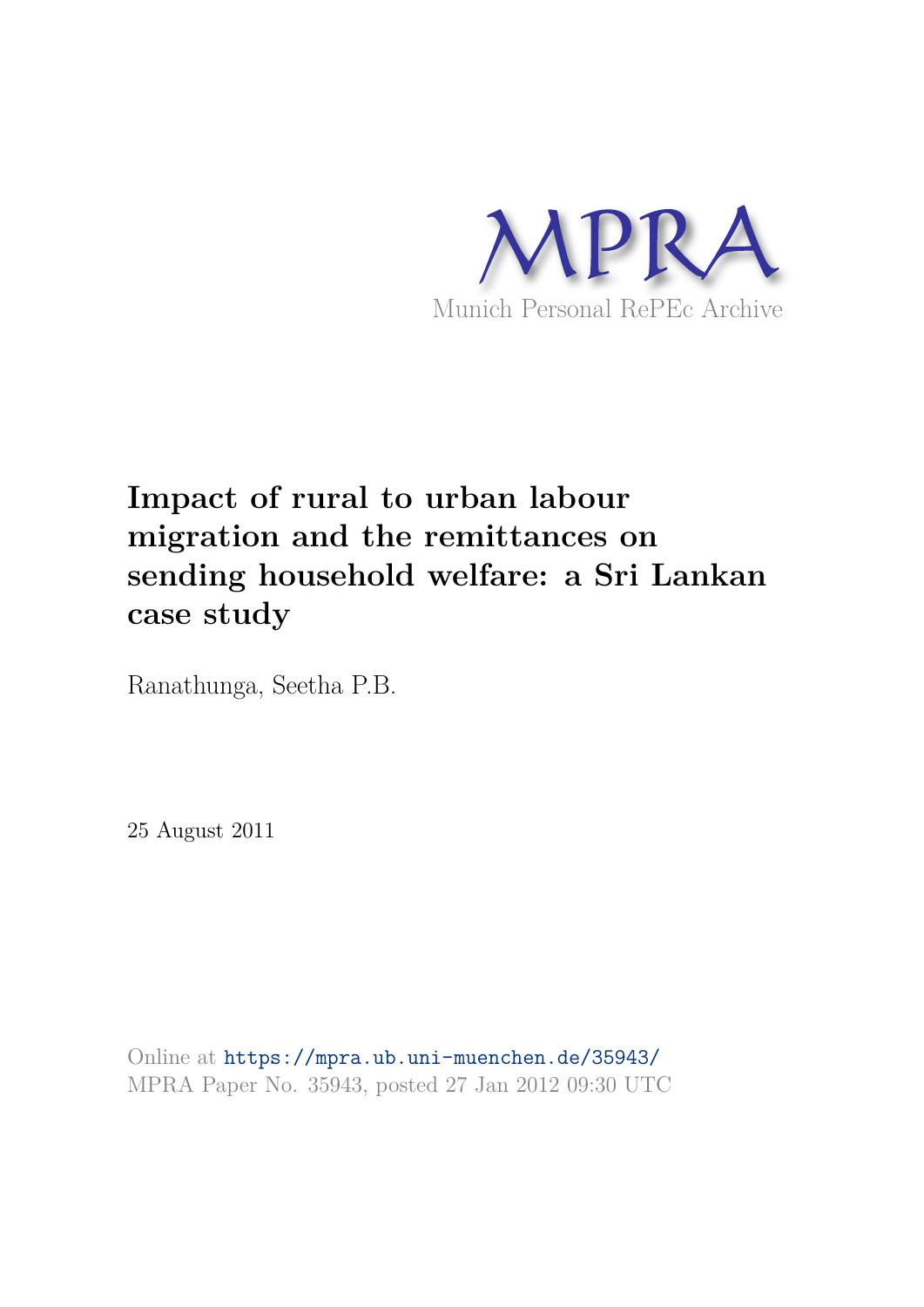## **Impact of rural to urban labour migration and the remittances on sending household welfare: A Sri**  Lankan case study (Draft: work in progress)

Seetha B. Ranathunga<sup>1</sup> Department of Economics, University of Waikato December 2011

#### Abstract

 $\overline{a}$ 

Migration is the oldest action against poverty. Thus, temporary labour migration from rural to urban areas is a common phenomenon in the developing world. Since 1977, with more open economic policies, there has been a huge trend of young people migrating from rural to urban for industrial employment in Sri Lanka. Export Processing Zones (EPZ) are the main attraction for this temporary labour migration. The sample survey was conducted in Sri Lanka from February to April 2011, covering 377 respondents who have temporarily migrated from rural farm households in 20 urban factories. The paper employs Probit, Tobit analysis in an effort to examine the determinants of remittances and usage of remittances in sending communities. Results demonstrated the remittance accounts for one fifth of household income in the place of origin. The decision to remit regularly depends positively on the monthly income, number of students of the household, and negatively depends on the amount of farmland owned by the household.

#### **Keyword: Rural urban migration, remittances, sending communities, Sri Lanka**

<sup>1&</sup>lt;sup>st</sup> author acknowledge for the financial support from NCAS, Sri Lanka and Department of Economics, University of Waikato, and grateful for the comments from the supervisors; professor John Gibson, Dr. Anna Srtutt, Dr. Steven Lim and the participants of the Waikato Management School Graduate Student Conference and the NZARES conference in Nelson. All the errors of this paper are those of the author.

<sup>&</sup>lt;sup>1</sup> Department of economics, University of Waikato New Zealand and University of Kelaniya, Sri Lanka, [seethabandara@yahoo.com,](mailto:seethabandara@yahoo.com) [spr9@waikato.ac.nz](mailto:spr9@waikato.ac.nz)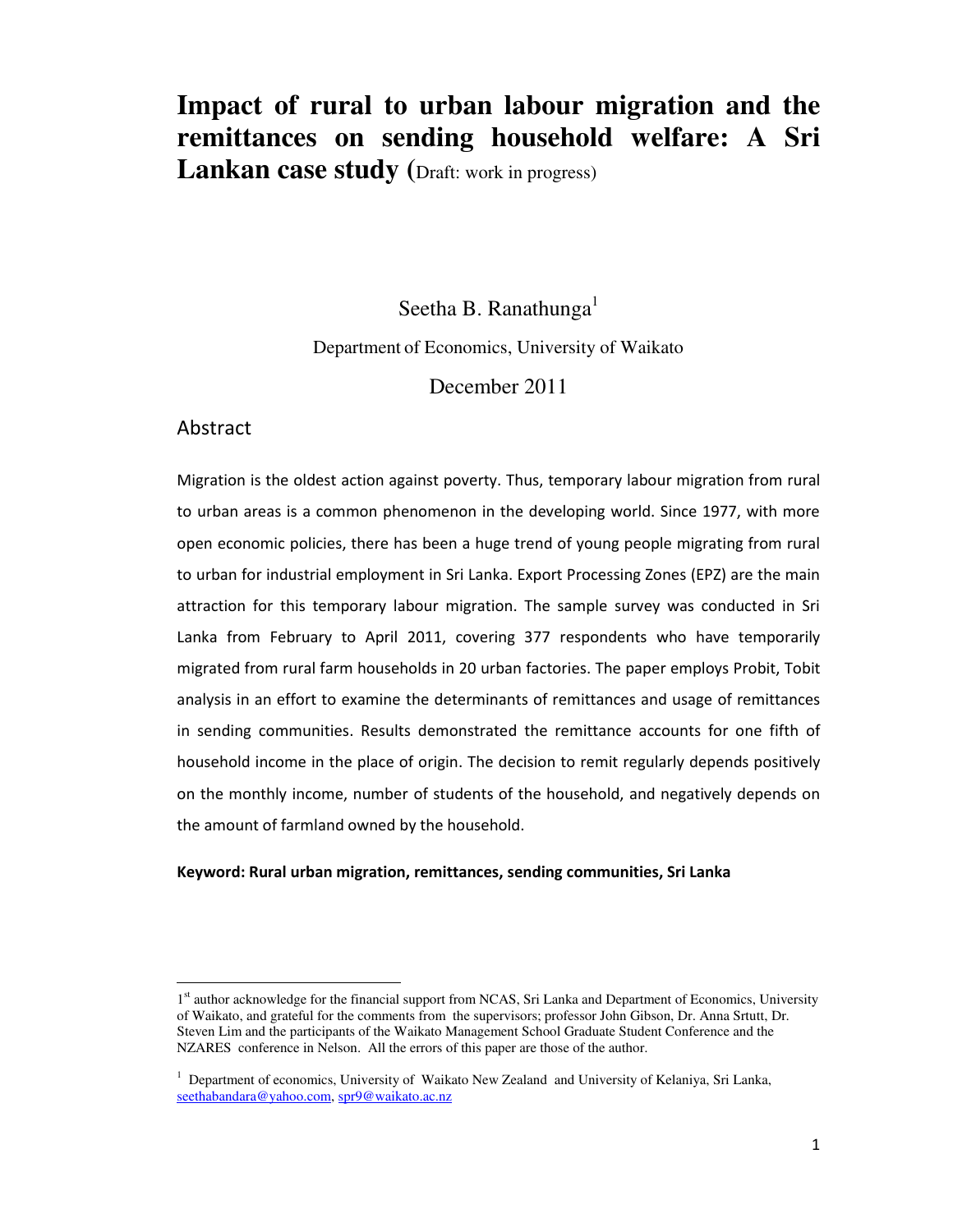## **Table of Content**

## **Contents**

| 1. |      |
|----|------|
| 2. |      |
|    | 2.1. |
|    | 2.2. |
| 3. |      |
| 4. |      |
|    |      |
|    |      |
|    |      |
|    |      |
| 5. |      |
|    |      |
|    |      |
|    |      |
|    |      |
| 6. |      |
| 7. |      |
| 9. |      |
|    |      |
|    |      |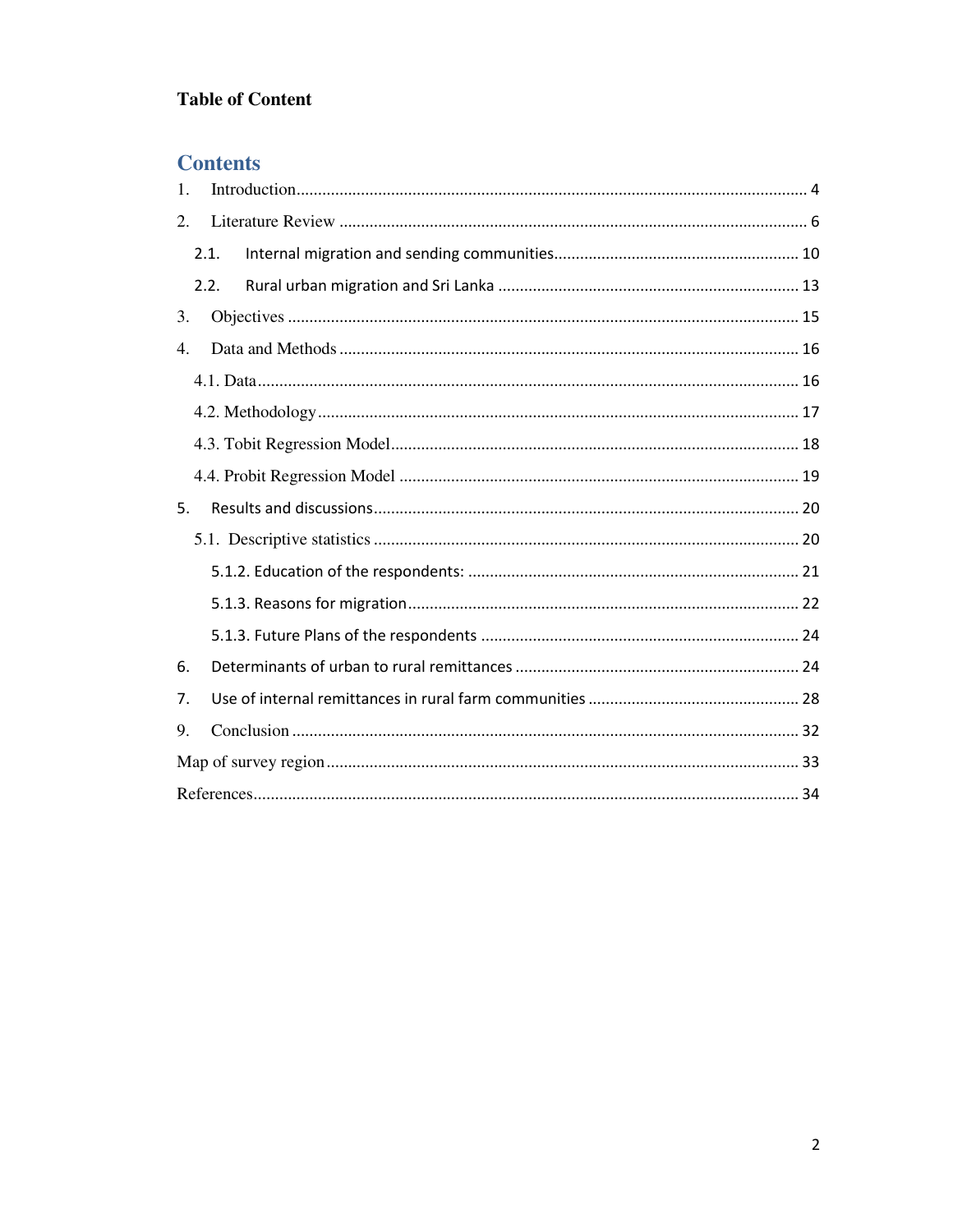## **Table**

| Table 4: Determinants of rural to urban worker remittance: probit and Tobit Results 26 |  |
|----------------------------------------------------------------------------------------|--|
| Table 5: Determinants of remittances and usage of remittances in origin household 31   |  |
|                                                                                        |  |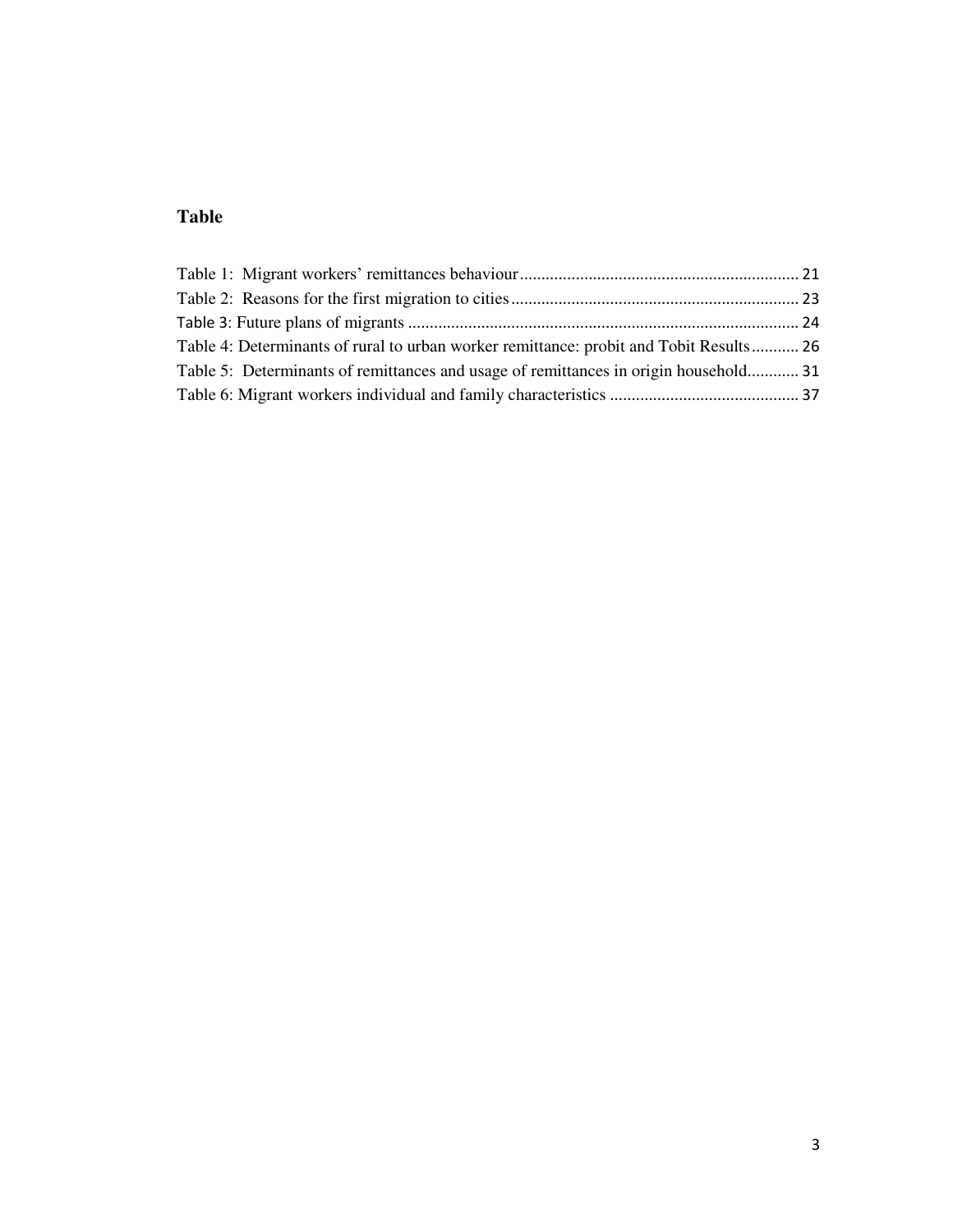#### <span id="page-4-0"></span>**1. Introduction**

 $\overline{a}$ 

 Labour migration is not a contemporary action and the temporary labour migration from rural sector is a universal concomitant of economic modernization. Although international labour migration has been taken more attention than rural to urban labour migration in the recent debate on migration and development, both migration practices and the remittance<sup>2</sup> are coming to the stage as a significant livelihood development strategies for many poor groups in the developing World (Deshingkar & Grimm, 2005). Different views can be examined with the increasing attention of rural to urban migration research among scholars. Oberai and Singh (1980) demonstrated that the rural urban migration research in developing countries has been mainly focused on urban communities, and paid less attention on the effects on rural communities in early decades. In contrast, some studies pointed out, in recent decades the impact of rural urban migration on sending communities is highly focused not only by economics but also other areas of geography, sociology and demography (De Hass, 2006; Taylor & Martin, 2001). However, the migration is neither international nor internal, it releases some of the labour market pressures which arise due to the regional disparities in many developing nations.

Some studies on migration demonstrate that internal migration is important than international migration (Deshingkar & Grimm, 2005). For example, countries such as China, Viet Nam, India the number of internal migrants are higher than international migrants. Further, they indicate that internal migration and remittances are noteworthy in poverty reduction in developing countries. Unfortunately, Sri

 $2$  Remittances refer to the money and in-kinds that are transmitted to back homes by the people working away (migrant workers) from their place of origin.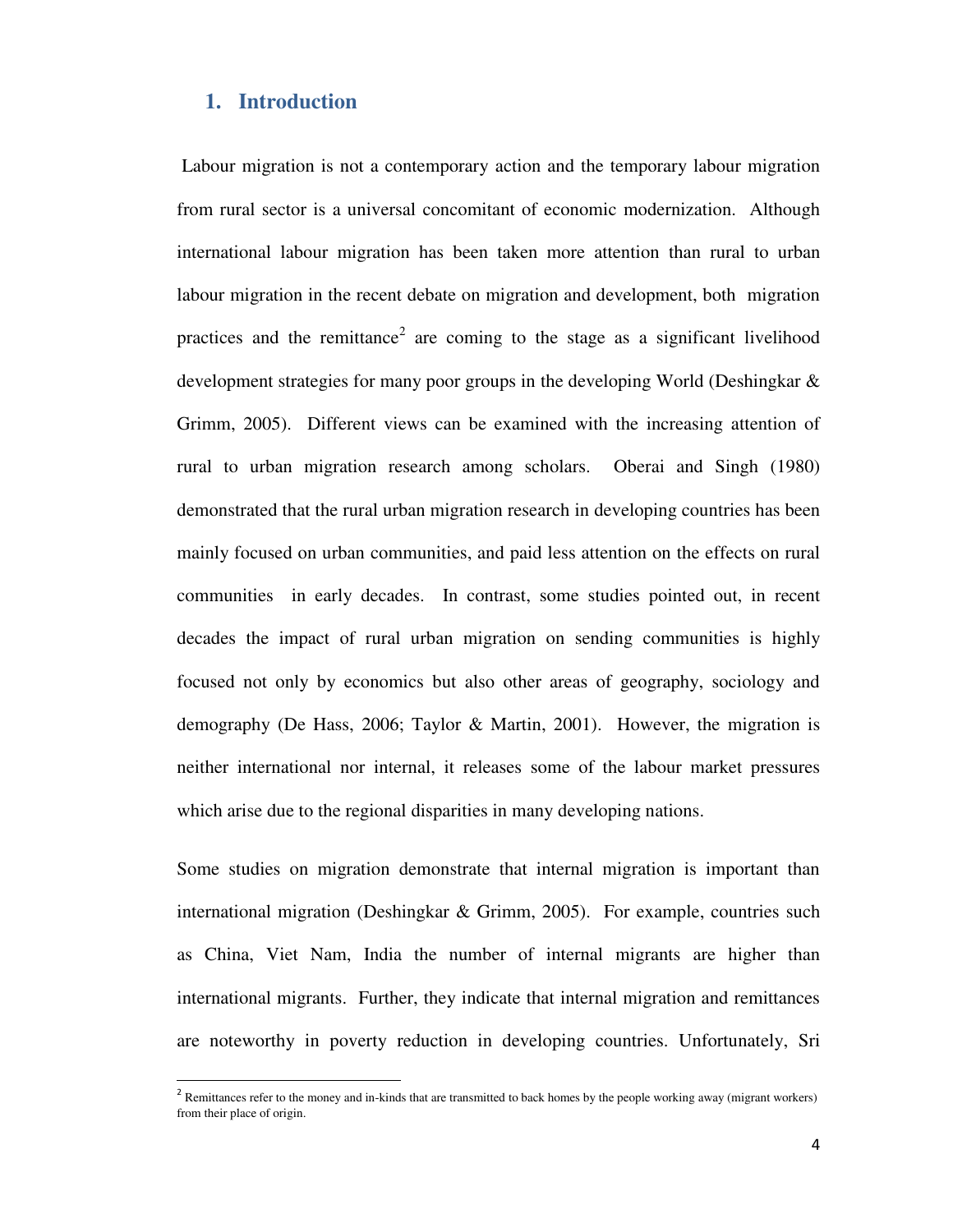Lankan studies on migration have not paid satisfactory attention to examine economic impact of rural urban migration and remittances on sending communities and/or rural development relatively to the international migration.

Agriculture remains one of the main sources of employment generating since independence in Sri Lanka. Although services sector has overcome it recently, still near one third of population has been employed by the agriculture sector contributing 12.8 to GDP by  $2010<sup>3</sup>$ . With the economic liberalization since 1977, there was a huge trend of moving rural labour which is predominantly agricultural to the urban cities aiming Export Processing Zones' (EPZ) employment opportunities. EPZs are the main pull factor followed by education for rural urban migration in Sri Lanka in last few decades. In addition, inadequate arable land, capital constraints, low productivity<sup>4</sup> and personal attitudes push rural workers to urban sector jobs.

Although very few have attempted to study internal migration in the context of Sri Lanka and they did not address the economic impact of the internal labour migration and remittances on sending communities. Most of the studies have been attempted to identify the migration patterns and economic and social consequences of international migration in Sri Lanka (Shaw, 2010; Ukwatta, 2010). Therefore, it can be seen a huge gap in internal migration literature in Sri Lanka. This effort is to fill this literature gap by measuring the economic impact of rural -urban migration in Sri Lanka targeting agriculture communities. Further this study adds value to the Sri Lankan migration literature by offering a new empirical evaluation of the

 $\overline{a}$ 

<sup>&</sup>lt;sup>3</sup> Press release issued by Central Bank of Sri Lanka in12.07.2011

<sup>&</sup>lt;sup>4</sup> Nearly one third of labour force produces just over 10% of the GDP signal low productivity of agriculture.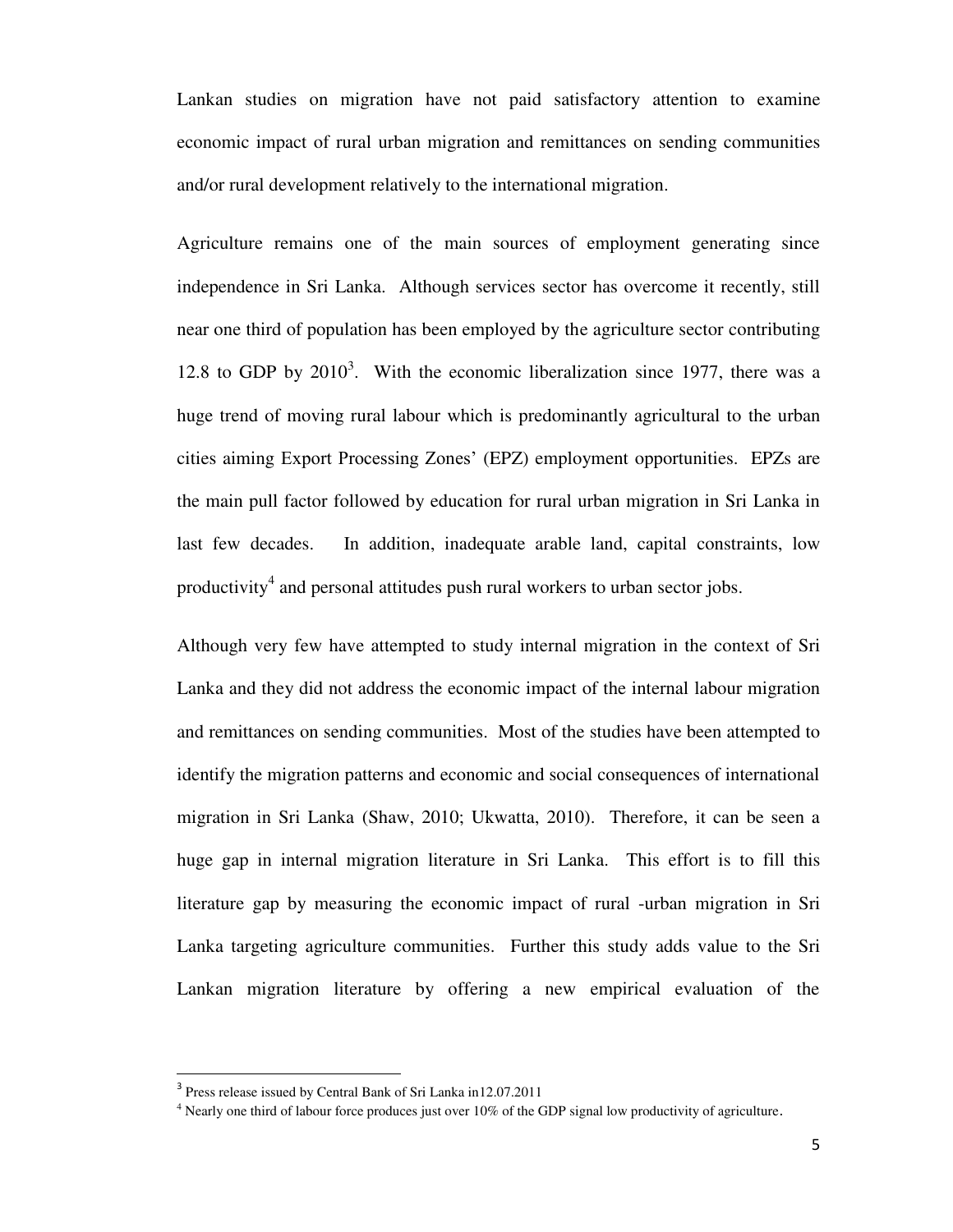characteristics the rural to urban labour migrants and their families, determinants and usage of remittances in sending communities.

Further , we examine empirically the rural urban migration process and its economic impact on Sri Lankan farming communities with a view to propose a research agenda to address policy implications of rural urban migration for rural development (poverty alleviation in rural sector) in Sri Lanka. Findings and their implications shed lights to the literature on rural to urban migration and poverty reduction in Sri Lanka. This study uses the first ever largest sample survey in Sri Lanka on the temporary rural to urban migrants in cities.

### <span id="page-6-0"></span>**2. Literature Review**

l

 Migration is not a new phenomenon and it is the oldest action against poverty (Galbraith, 1979) and most direct impact of migration is remittances. Thus, the enormous contribution of economist, demographers, sociologists and geographers is being enriching migration literature since 1960s (Greenwood, 1975). Thus, migration emerged as a debatable global development strategy with profound opportunities and challenges for both sending and receiving destinations (Todaro, 1980). Although increasing attention of theses researchers take migration issue to the center stage in development debates, the history of migration goes back to the 1880s. Theory of migration history starts from the Furr's remark on migration<sup>5</sup> and Revenstein's response to the Furr's remark which is called "Lows of Migration" (Lee, 1966). Thus, this section attempts to summarise and reproduce the significant explores of

 $<sup>5</sup>$  It was a remark of Farr's to the effect that migration appeared to go on without any definite law.</sup>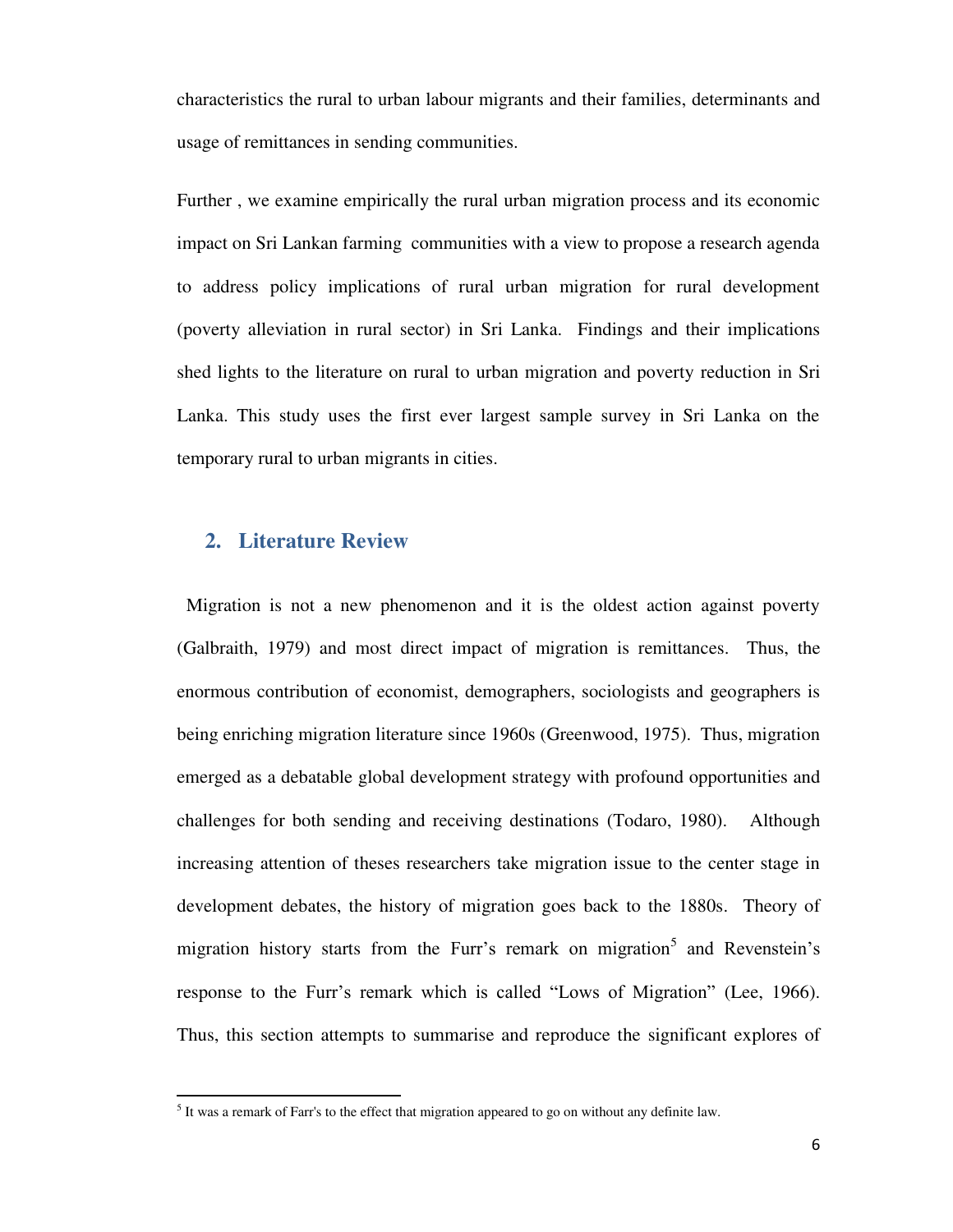labour migration focusing on classical and neo-classical migration theories, the theory of new economics of labour migration.

Conceptual framework of migration can be reviewed in a broad range of studies staring from Ravanstein's Laws of migration, to the famous Todaro model, and the new economics of labour migration (De Haan, 1999a). All these studies discuss both internal and international migration. However, Lewis (1954) initiated the idea of rural urban migration using his two sector model. He pointed out the two sectors: a traditional (agriculture) sector and a modern (industrial) sector and showed that expansion of the modern sector absorbs cheap labour shifting from agriculture sector. Although the population size is large compared with land, the marginal productivity of rural labour is close to zero. The industrial sector continues to expand; rural surplus labour of the agriculture sector will ultimately vanish, pushing up wages. This conceptual framework follows closely that of Ranis and Fei (Fei & Ranis, 1961). Nevertheless, these studies did not consider the urban to rural financial and in-kind transfers or the remittances or the welfare impact of migration on the left behinds in rural sector and the in-kind flows from rural to urban through migration.

Although E.G. Revenstein did the first attempt to work on rural urban migration, Sjaaseds' (1962) decisive work on rural urban migration persuaded economists' thinking on this debatable issue. He was focusing the differences in earnings emphasized that how effective is migration in equalizing inter-regional earnings of comparable labour.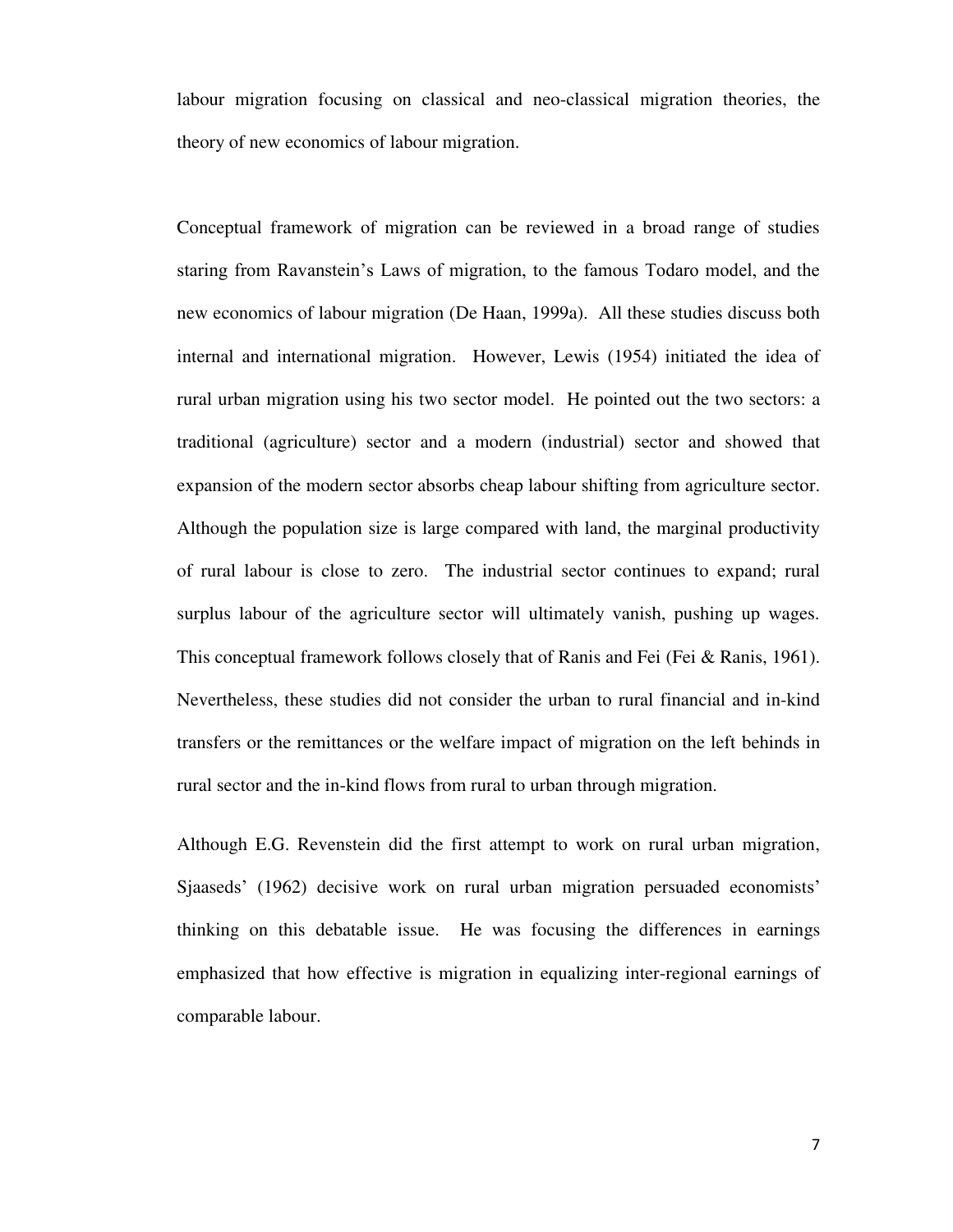The new economics of labour migration (NELM) emerged in 1980s and 1990s, mainly with the American research context as a response to both developmentalist theory (the migration optimists) and structuralist theory ( the migration pessimists) (Taylor, 1999). NELM is pioneered by Stark (1982) and documented by some microeconometric studies that have attempted to test it (Lucas & Stark, 1985; Taylor, 1995). According to the NELM theory, migration is hypothesized to be an effort by households to overcome market failures that constrain local production. Further Stark (1991) and Taylor (1999) demonstrated the same idea stating that NELM scholars argues that migration plays a vital role in providing a potential source of investment capital. This is very important in the context of the imperfect credit and risk (capital and insurances) markets that prevail in most developing countries. As such these markets are weakly developed; migration can also be considered as a strategy to overcome various markets constrains. Further this will enable household to invest in productive ways (De Hass, 2006).

The NELM represents a fundamental change in the way of connection between migration and development is conceptualized and modeled. Further NELM views migrants as financial intermediates, providing capital for investing on their farm activities in sending communities and provide insurance to their households.

It is necessary to widen our understanding of rural livelihoods in the developing countries, without concerning only the agriculture or natural resource, as the households are diversifying their livelihoods. In this process, migration is one of the main tools to diversify, secure and potentially, durably improve livelihoods. As well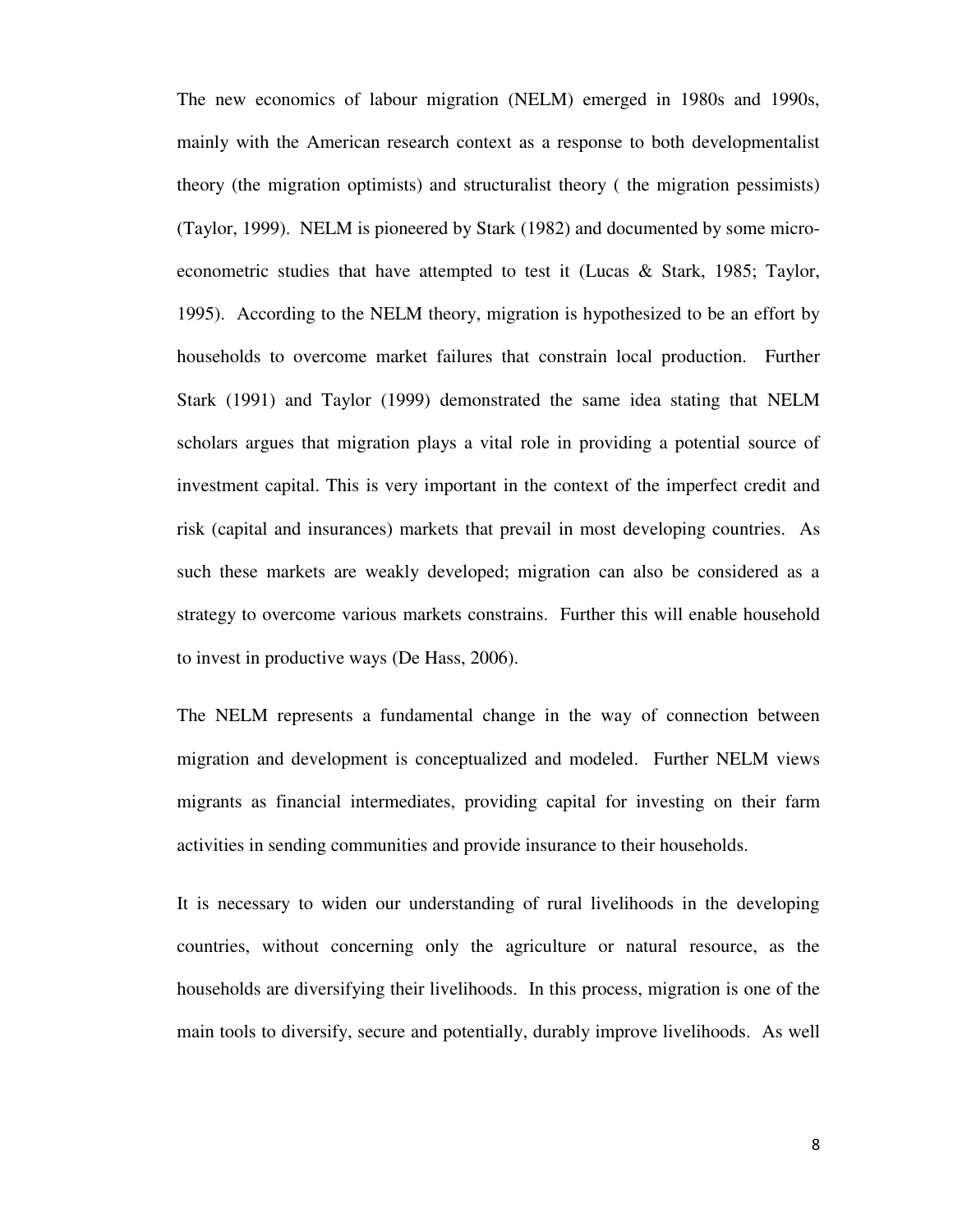as agriculture intensification and local non -farm activities support with the combination of the said strategy (McDowell & Haan, 1997).

Role of migration in economic development is extensively acknowledged. Over the last five decades migration research and policy have focused on internal and international migration separately. Since last two decades, internal migration in general and rural to urban migration in particular are scrutinizing favorably in the economic development literature (Todaro, 1980). Migration is generally considered as a development issue with profound opportunities and challenges for both source and destination areas. Thereby, Rural to urban migration can release the pressure of the labour market in rural sector ceteris paribus.

However migration and development relationship is complex. Migration implies the change of the place of usual residence and the development implies the better living conditions, assessing the relationship of these two is not an easy task (Skeldon, 1997). Migrants' remittances are the main visible indicator that can be used to asses this relationship.

The empirical studies on migration and development reveals different impacts on development, depending on the type of movement, effect of remittances and the development nature of the place of origin. Zohry's (2009) findings of Egyptian study indicate that both internal and international migrations are deployed to escape poverty and mal economic development. Further, he indicated that migration is a strategy to decreased vulnerability among poor groups than maximizing benefits. Hence both internal and international migrations are important in enabling livelihood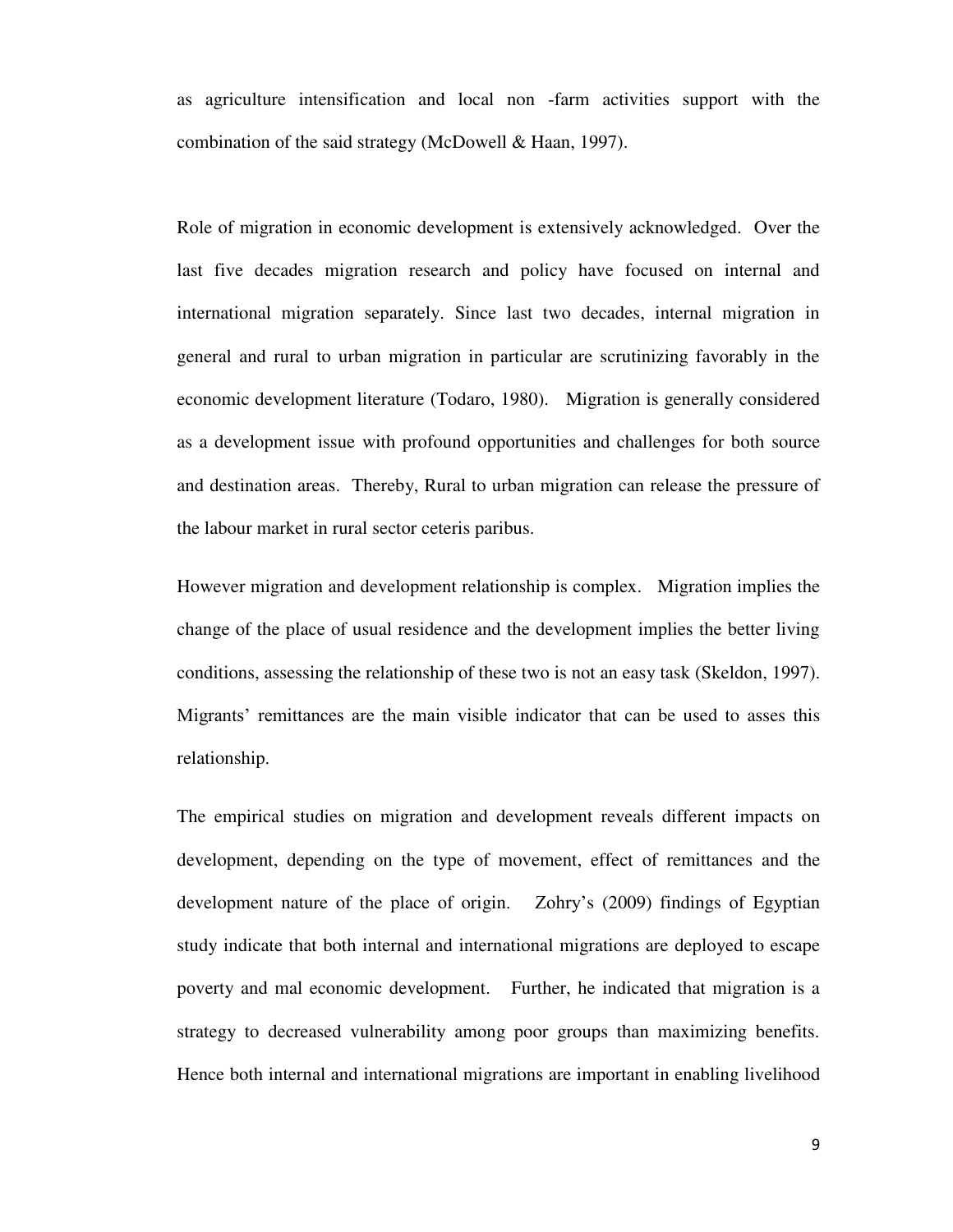diversification among households through migrant remittances. According to the internal migration and development theories, internal migration is a means to escape poverty and narrow regional economic imbalances. Anh (2005) demonstrated based on data from China, Bangladesh, Vietnam, and the Philippines, that migration is a driver of growth and there is an key path out of poverty with remarkable positive impact on livelihoods and well-being of the poor.

Although the correlation between migration and development is vastly tested both in macro and micro level, the huge interest of investigating this relationship shows that the results of migration is not yet clear. Both theories and empirical studies seek to examine aggregate moves and the best answer the questions on socio-economic development and labour market concerns about the impact of migration on sending and receiving countries. Especially the impact of rural to urban migration on development is needed to be empirically tested more widely.

#### <span id="page-10-0"></span>**2.1. Internal migration and sending communities**

There is an emerging concern of the academia, policy makers and researchers on the rural to urban migration, remittances and its impact on the left-behinds of the place of origin recent decades relatively international migration took more weight though. The overall impact of rural to urban migration on the migrants and their households in origin communities are viewed positively. The main characteristic of the rural to urban migration which is seasonal or circular labour migration is that the migrants leave the place of origin for various employment opportunities for varying lengths of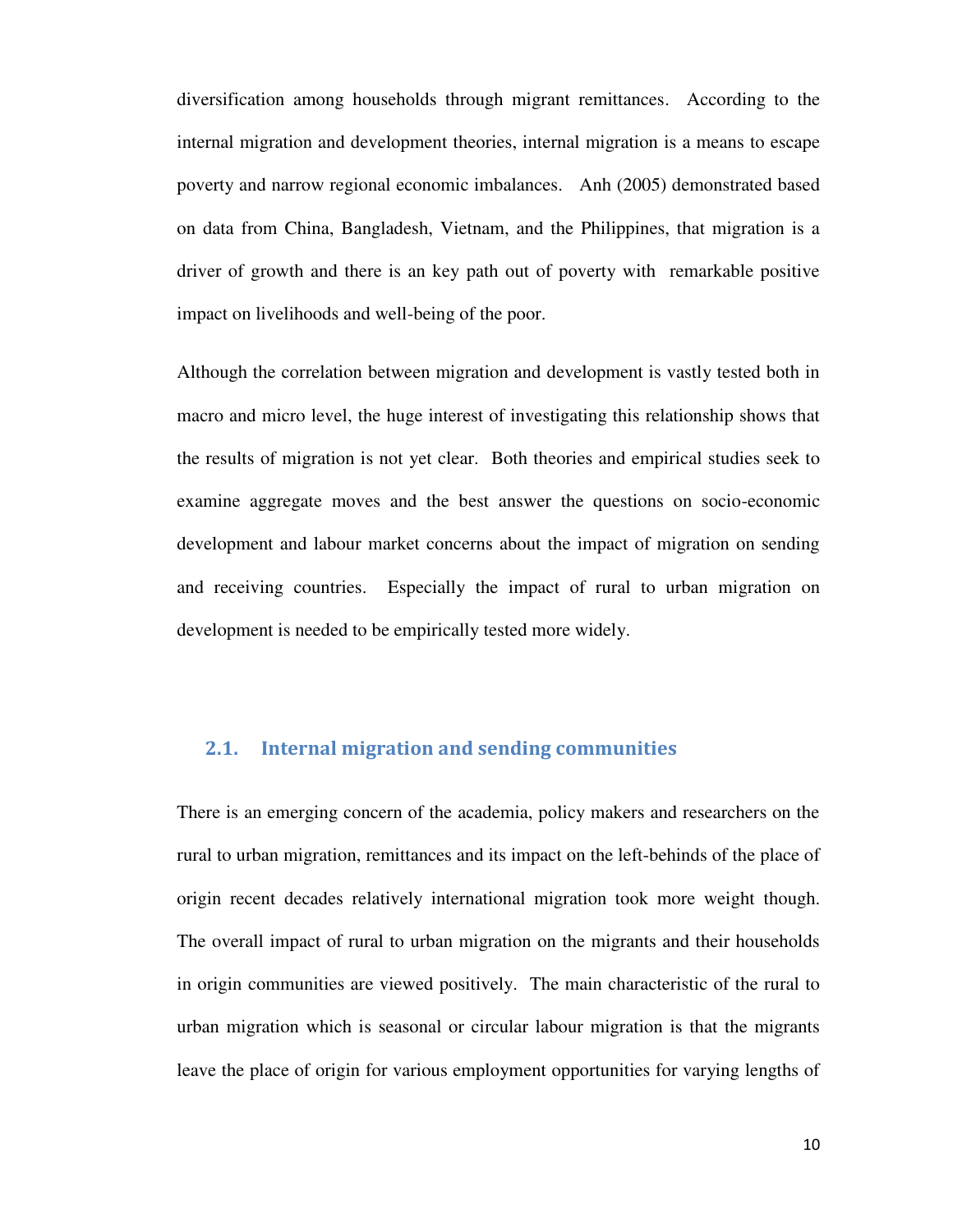time and usually with the idea of returning. Their main purpose is work in cities but not to settle in cities permanently. Mostly, they are supporting their communities through remittances while being a part of the communities. Hence, migration is considered as a factor which supports to improve consumption and income levels and lead to poverty reduction directly in migrant households and indirectly the rural sector.

Wide range of countries in Latin America, Africa, and Asia has studies on rural urban migration with different views of economic, sociology and demography. Todaro (1980) indicated in his study on internal migration in developing countries by generalizing the findings, migrants typically do not represent a random sample of the overall population. On the contrary, they tend to be disproportionately young, better educated, less risk-averse, and more achievement-oriented. Also they have better personal contacts in destination areas than the general population in the place of origin. Further his study pointed out both descriptive and econometric studies on migration show that people migrate primarily for economic reasons. If there is larger difference in economic opportunities between urban and rural sectors, it can be observed larger flows of rural to urban migration in any country.

Deshinkar (2006) focusing her study on short term internal or circular migration compiling villages and regional case studies, emphasis that internal migration has greater potential for poverty reduction and contributing to economic growth in developing countries. She indicated further that international remittances reach for fewer people while internal migration stems from a broader base where smaller sum of money are evenly distributed to specific areas and poor families through

11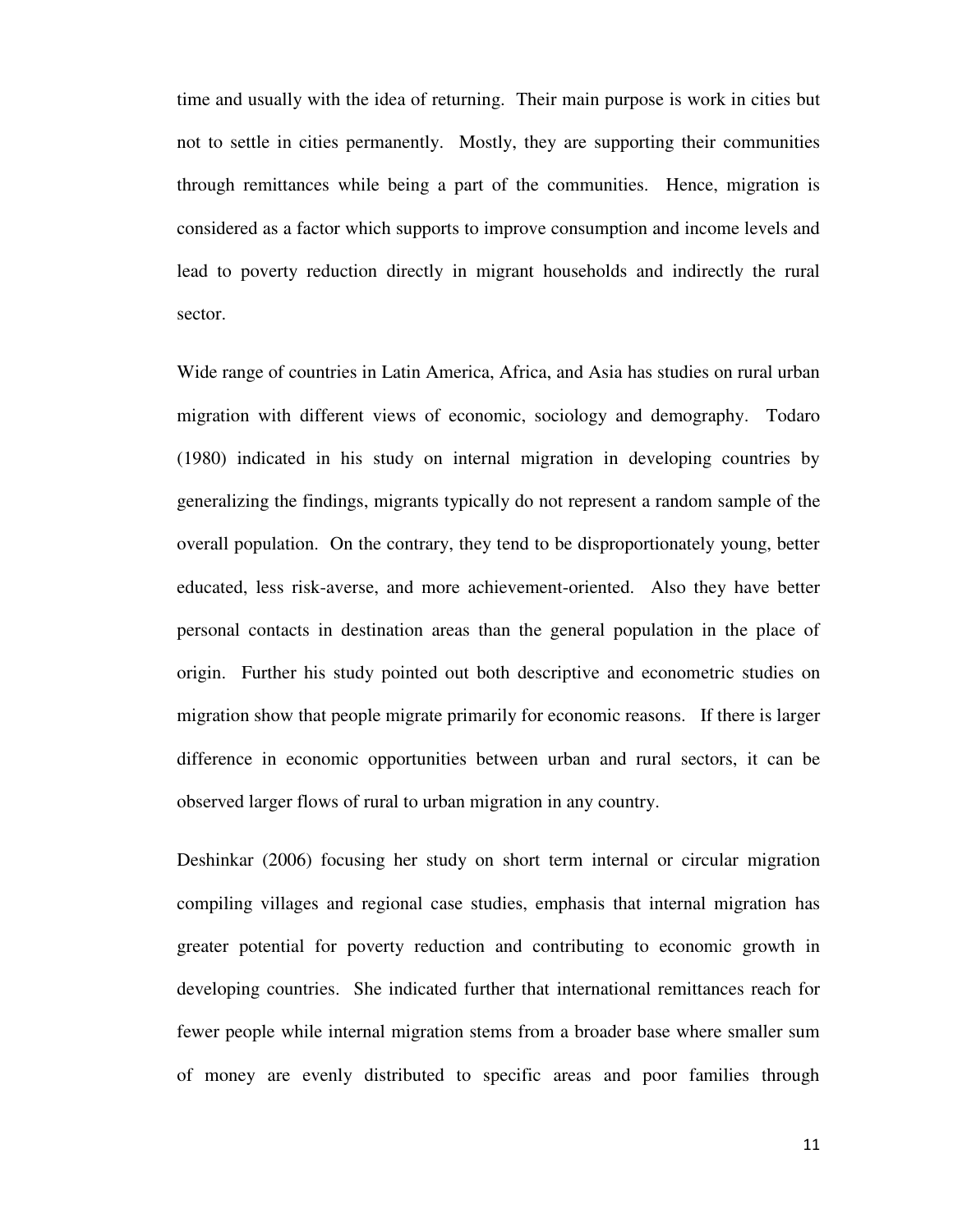remittances. She argues further that the potential benefits of internal migration are not completely recognized due to an inadequate understanding of this process.

Empirical studies show that comparatively China has done a lot of contribution to the literature on rural to urban migration. Millions of Chinese farmers moved to urban areas to seek employment both temporarily and permanently (Ha *et al.*, 2009; Li & Zahniser, 2002). Also rural to urban migration has been viewed as a positive factor in China. Deshinkar (2006) indicated most of the common factors to Asian countries such as regional disparities, high unemployment and underemployment in rural sector and spread of labour intensive industries in urban areas under open market economy, motivate rural labour to migrate to urban cities. However, the results change according to the time and space. Thus, the benefits of migration are needed to be examined or revaluated.

Mendola (2008) argues that richer and larger households are more likely to participate in costly high return migration (international Migration) and employ modern technology and achieve higher productivity. However, the poor the households tend to receive lower the returns of migration due to the unaffordable nature of the entry cost of migration. Thereby, they engage with internal migration which does not help them to achieve production enhancements comparatively to the international migration.

Migration is a decision that impacts the welfare of the household, the home community, and in the end the whole economy in various ways (Ratha *et al.*, 2011) . Both the international and internal migration will work in the same way. The welfare implications of the international migration on the origin country are more often

12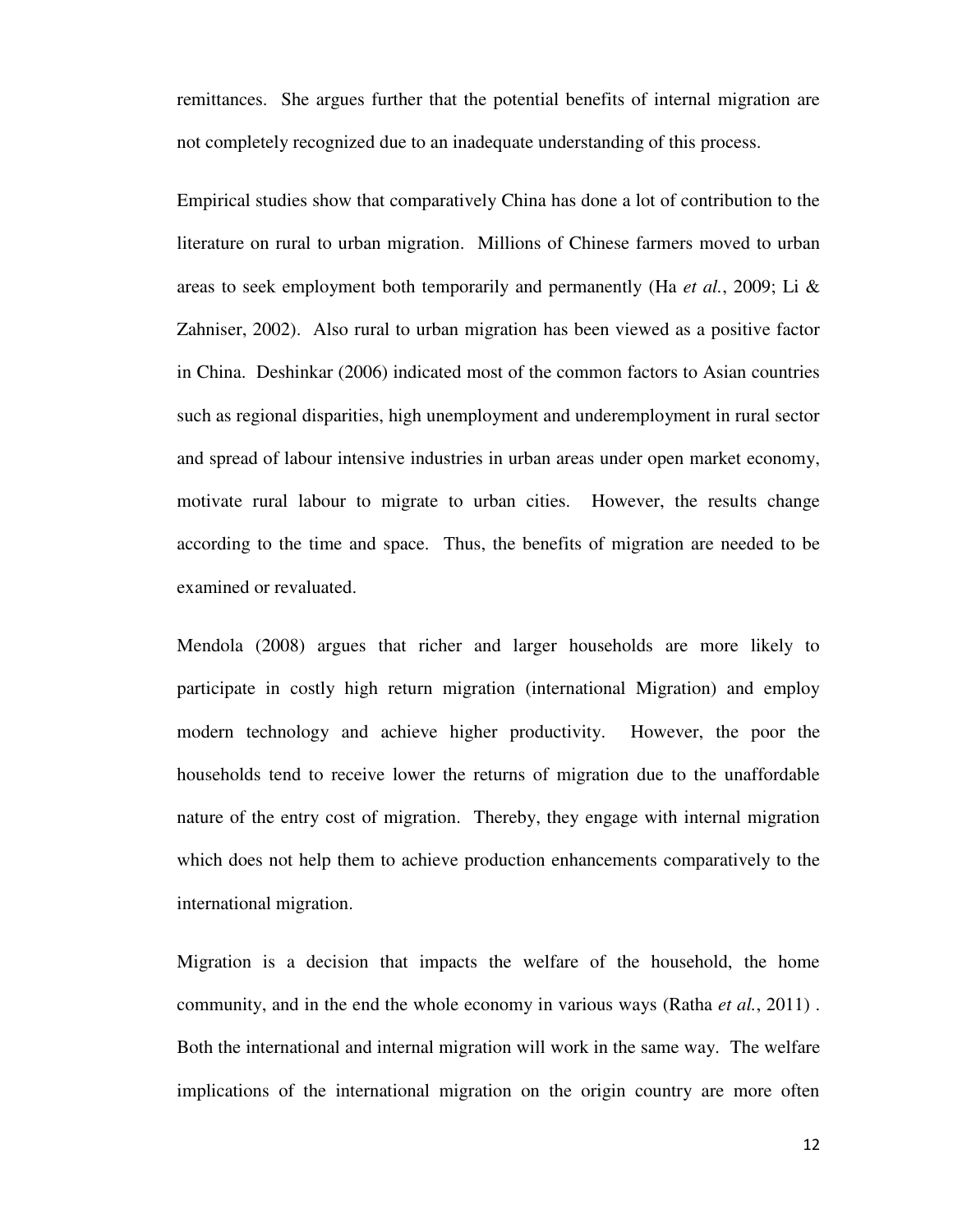positive and sizable. However, we need ample literature to judge whether the welfare implications of the temporary rural to urban migration is positive and sizable in the context of rural development. Compare to international migration, still it is peripheral to generalize the findings of rural to urban migration on community development.

#### <span id="page-13-0"></span>**2.2. Rural urban migration and Sri Lanka**

Sri Lanka is a small island which was under foreign rule for four centuries and regained independence in 1948. Prior to independence, the economy was dominated by the commercial plantation sector, including mainly tea, rubber and coconut (Kelegama, 2007). Although since 1950's Sri Lanka entered in to the path of industrialization, she adopted a liberal economic model instead of inward looking economic policies in 1977. These economic reforms transformed Sri Lankan economy from the one based on a colonial export structure to an economy based on export-led manufacturing. This is the center stage where rural to urban migration $\degree$ come to the scene. With the establishment of the Export Processing Zones with highly labour intensive factories, demand for the both skilled and unskilled labour increased tremendously. Hence, there was a flood of migration from rural communities to the main cities. Thus, since 1978, majority of young unmarried female have formed the backbone of an economic shift in Sri Lanka toward exportled industrialization. As most of the workers are migrants who come from rural

l

<sup>6</sup> Although internal migration exist prior to the market reforms in Sri Lanka ,the rural to urban migration which this study focuses emerge significantly after establishment of export processing zones in 1978. Especially with the economic reforms and accompanying changes in socio economic conditions in Sri Lanka, female migration was accelerated through EPZs.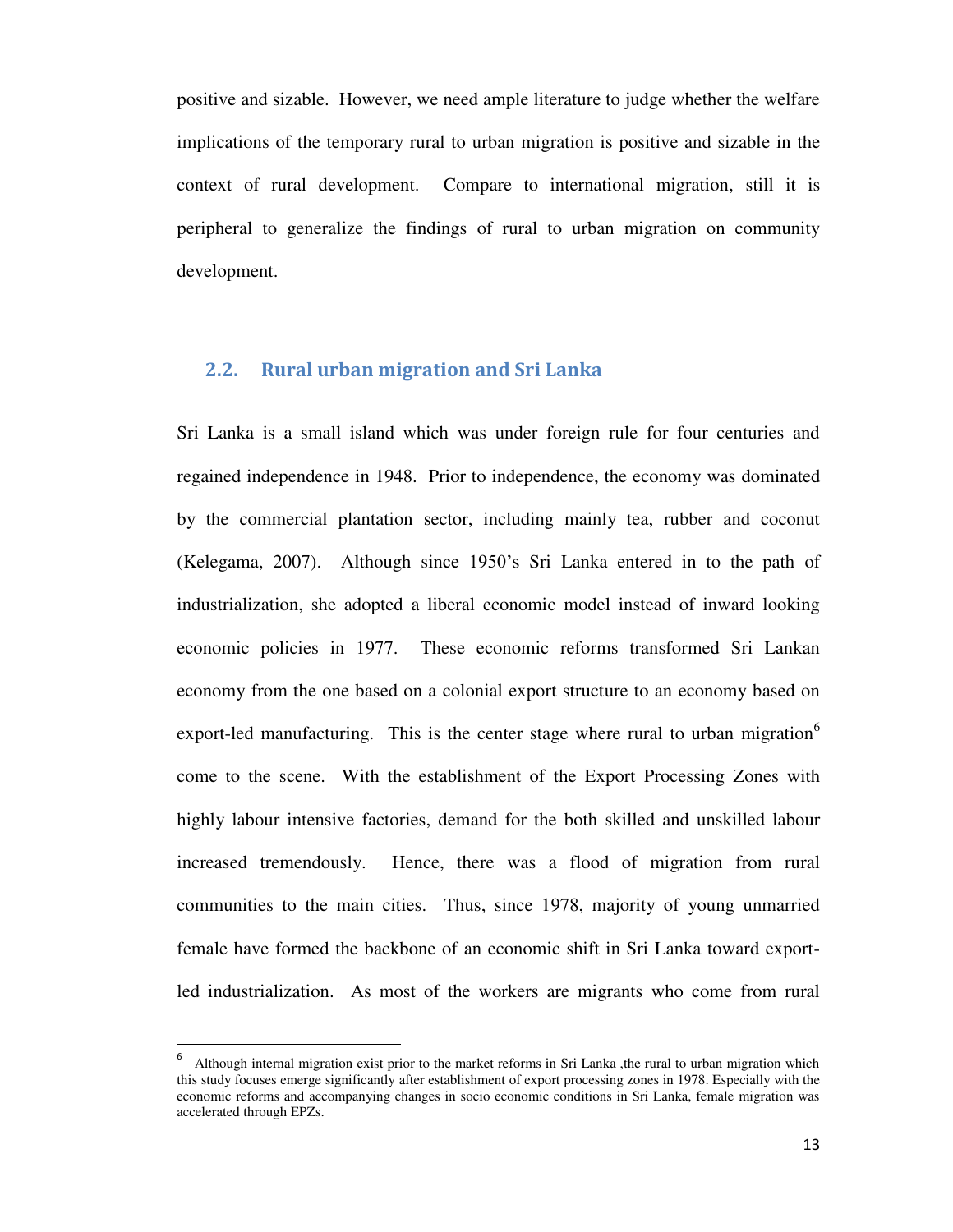villages, they contribute through remittances to develop the rural economy in Sri Lanka by supporting households of origin. Export Processing Zones have made a large contribution to the poverty alleviation in Sri Lanka<sup>7</sup>. It is noted that high unemployment and youth unrest has inevitable that many young female majorities have become primary breadwinners of their households. This demonstrates that rural to urban migration contributes significantly to the rural communities and it is worthwhile to examine and quantify the direct impact of internal migration on sending communities.

Sri Lankan internal migration process which this study focuses is rather different from the classical migration theory which indicated that rural urban labour movements occur due to agrarian systems and agricultural seasonality. It is similar to quite similar to Zohry's study (2009) which indicated that Egyptian internal migration is independent of agricultural seasonality as any time surplus labour can exist. Similar to this Egyptian case, there is no other survival for Sri Lankan rural young labour, especially female other than migration locally or internationally. Due to the higher travel cost for international migration, the only way for their survival is migrating to the cities. Nearly 80 percent of the population in Sri Lanka is belong to rural sector where the source income of the household is predominantly agriculture, and 83% of the total poor belong to the rural sector in Sri Lanka (DCS,  $2011$ )<sup>8</sup>.

 $\overline{a}$ 

<sup>&</sup>lt;sup>7</sup> [http://www.enewsbuilder.net/globalcompact/e\\_article000776336.cfm](http://www.enewsbuilder.net/globalcompact/e_article000776336.cfm) access date 9/10/2011. *Submitted by: Kamani Jinadasa, Manager- Women's Empowerment & Go Beyond, Corporate Branding & Strategic CSR,MAS Capital (Pvt) Ltd ,under the topic of* MAS Holdings: Championing Women's Empowerment in the Apparel Sector"

<sup>&</sup>lt;sup>8</sup> Further details please refer to the [http://www.statistics.gov.lk/HIES/HIES2009\\_10FinalReport.pdf](http://www.statistics.gov.lk/HIES/HIES2009_10FinalReport.pdf)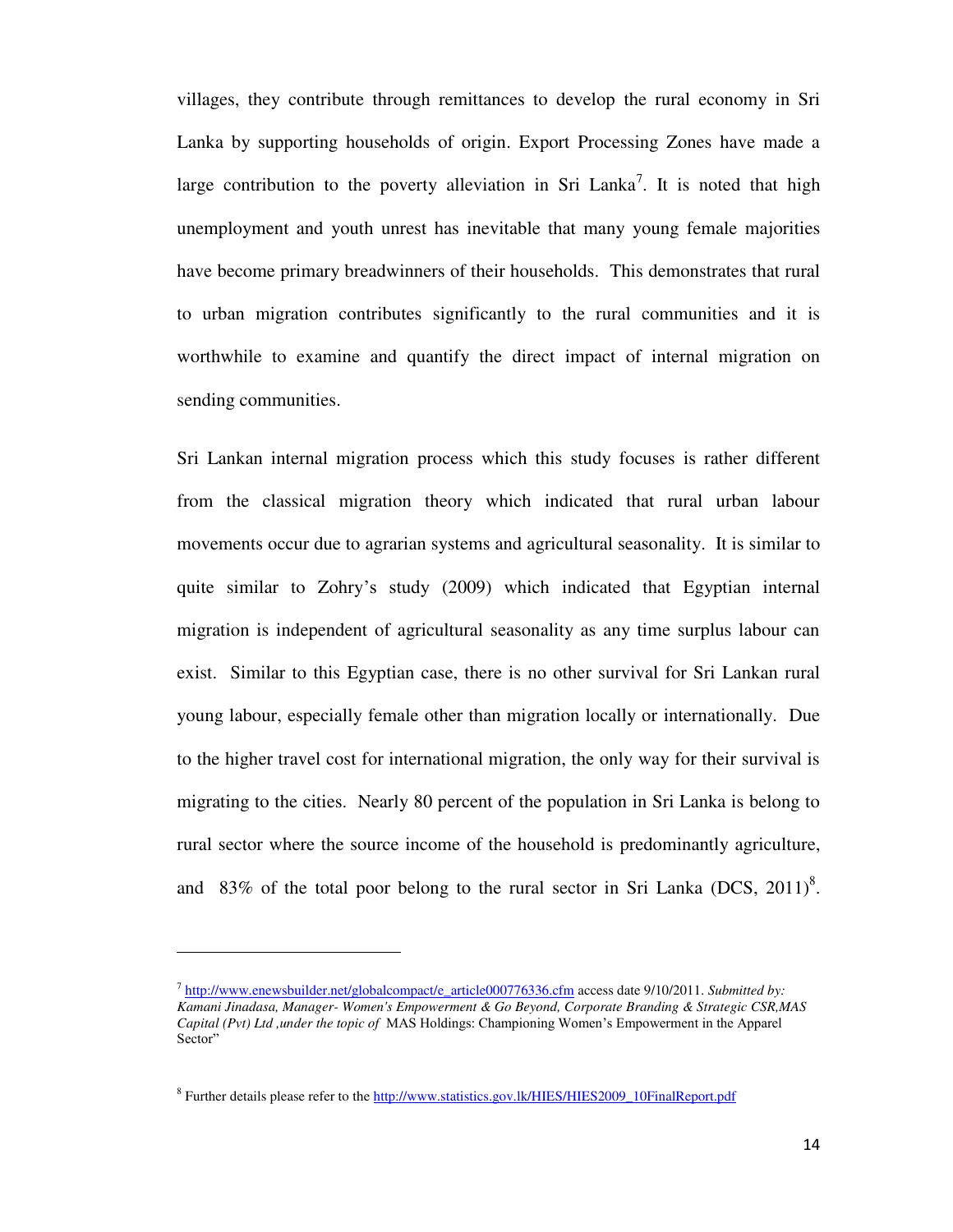Thus, the migration and remittances will be more focus area of survival and adding diversification to the source of income in the rural sector in Sri Lanka.

However, there is no migration survey planned for Sri Lanka yet. The Population Censes $\degree$  is the only reliable source of data on internal migration. Due to the lack of data and statistics, there are dearth of studies on internal migration and development in the country. Sri Lanka needs to be examined the impact of migration and remittance on rural communities and how migration contributes to transform rural sector in micro perspectives.

 As per my knowledge, this is the first study attempt to examine the economic impact of rural to urban labour migration in Sri Lanka. Thus, this study fills the literature gap of rural to urban migration in Sri Lanka indicating the importance of internal migration on poverty reduction and rural development in Sri Lanka. Further, this study highlights the timely importance of detailed and systematic survey of internal migration in Sri Lanka.

## <span id="page-15-0"></span>**3. Objectives**

l

This study explores the economic impact of rural to urban labour migration on sending communities paying particular attention to the determinants and usage of remittances on the development of the wellbeing of the rural communities and income gains through rural to urban migration in Sri Lanka.

<sup>&</sup>lt;sup>9</sup> The population Census conducted by the Department of the Census and Statistics is the most reliable source of data on internal migration in Sri Lanka. Although it has been conducted since 1946 detailed information on internal migration was collected in 1971 and 1981. Then, due to the Civil War no Population Census was conducted until 2001 which was the latest. Internal remittances data includes in HIES surveys.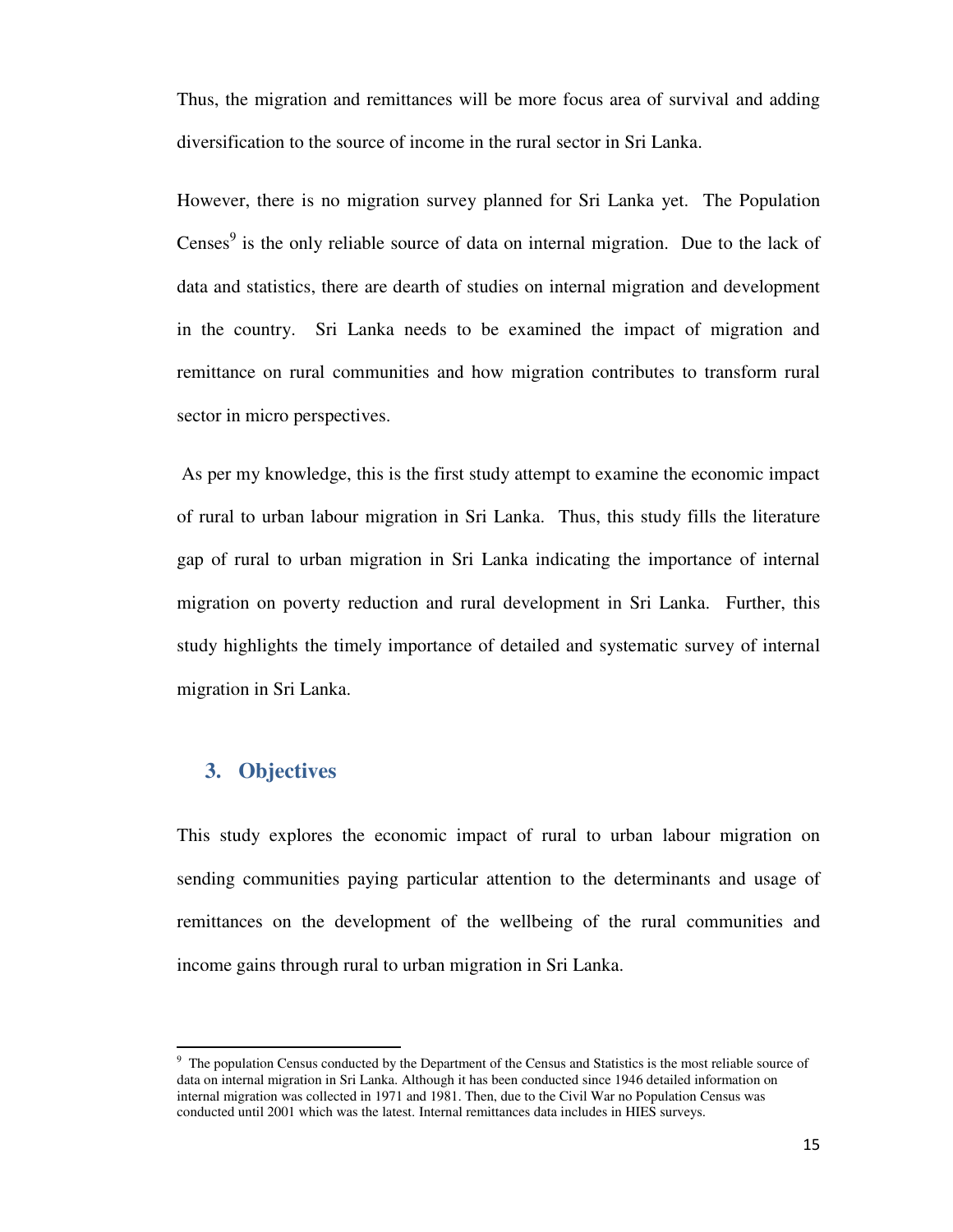The working objectives are,

- 1. To identify the characteristics of rural to urban migration?
- 2. To scrutinize determinants of remittances and the choices of remit for different usages by the sending communities?
- 3. To examine asset accumulation through migration of the sending communities?

#### <span id="page-16-0"></span>**4. Data and Methods**

#### <span id="page-16-1"></span>**4.1. Data**

Data for this analysis comes from a distinctive survey conducted by the author since January to April 2011 in Sri Lanka. The survey comprises  $377^{10}$  rural to urban migrant workers drown form non-randomly<sup>11</sup> selected 20 urban factories located in Gampaha district in Sri Lanka. The respondents were interviewed based on a set questionnaire focusing on migration and work history, demographic characteristics of the worker and the household members, place of origin, purpose of remit and the usage of the remittances of the household members etc.

The problem associated with the survey data is common to developing countries. It is the representative nature of the sample. Especially it was difficult to get a represent sample from each factory due to the restrictions of the factories. As the factories are

<sup>&</sup>lt;sup>10</sup> Although 400 migrants were surveyed, there were incomplete records and we have to reject few.

<sup>&</sup>lt;sup>11</sup> Random sampling was not possible due to the factory restrictions. Thus through the BOI contacts I got approval to go to theses selected factories.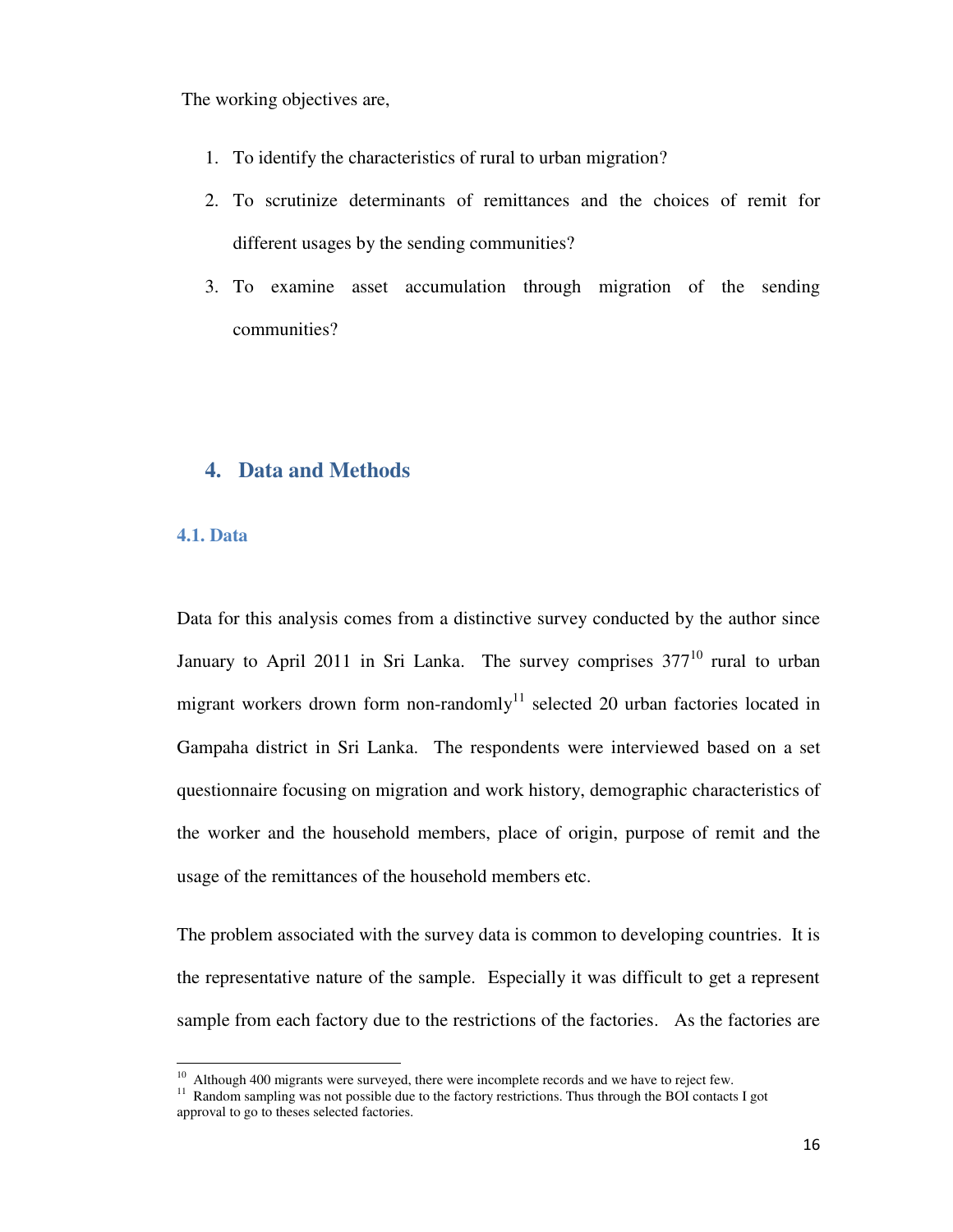very much concern on minimizing the production cost, we had to be very patient to get respondents released from the production lines (one by one). As workers do not get much time for lunch break<sup>12</sup>, it was unable to get enough time to talk to the respondents at lunch time. As well as it was the case of selecting the sample of matching the migrants with the pre-requisites of the survey; one year experience in the factory, living temporarily outside of the place of origin and coming from farming background.

Majority of the interviews carried out inside the factories. A few interviews were carried out outside of the factories; inside the hostels and boarding places. Responding rate of the migrant workers was in a very high level.

There were five supporters for the field work form the Department of Economics, University of Kelaniya Sri Lanka for this survey. Two of them are PhD holders and others have completed Master degrees. All of them were well trained for the purpose of the survey after having detailed discussion about the survey and the questionnaire. However, due to the EPZ restrictions author had to complete all the interviews inside the EPZs by herself. All the interviews carried out using local language. Consequently, the accuracy of the data collection is very high.

#### <span id="page-17-0"></span>**4.2. Methodology**

 $\overline{a}$ 

The remittance data in this survey comprises both positive and zero values as usual. Because there are both migrants who remit and do not remit in the sample. Hence, employing OLS regression analysis for estimating the factors affecting remittances

<sup>&</sup>lt;sup>12</sup> Each worker gets 15-30 minutes for lunch break. But it depends on the factory. Respondents were not happy to spend that time for interviews. In very few factories I would be able to talk to very limited respondents in lunch time.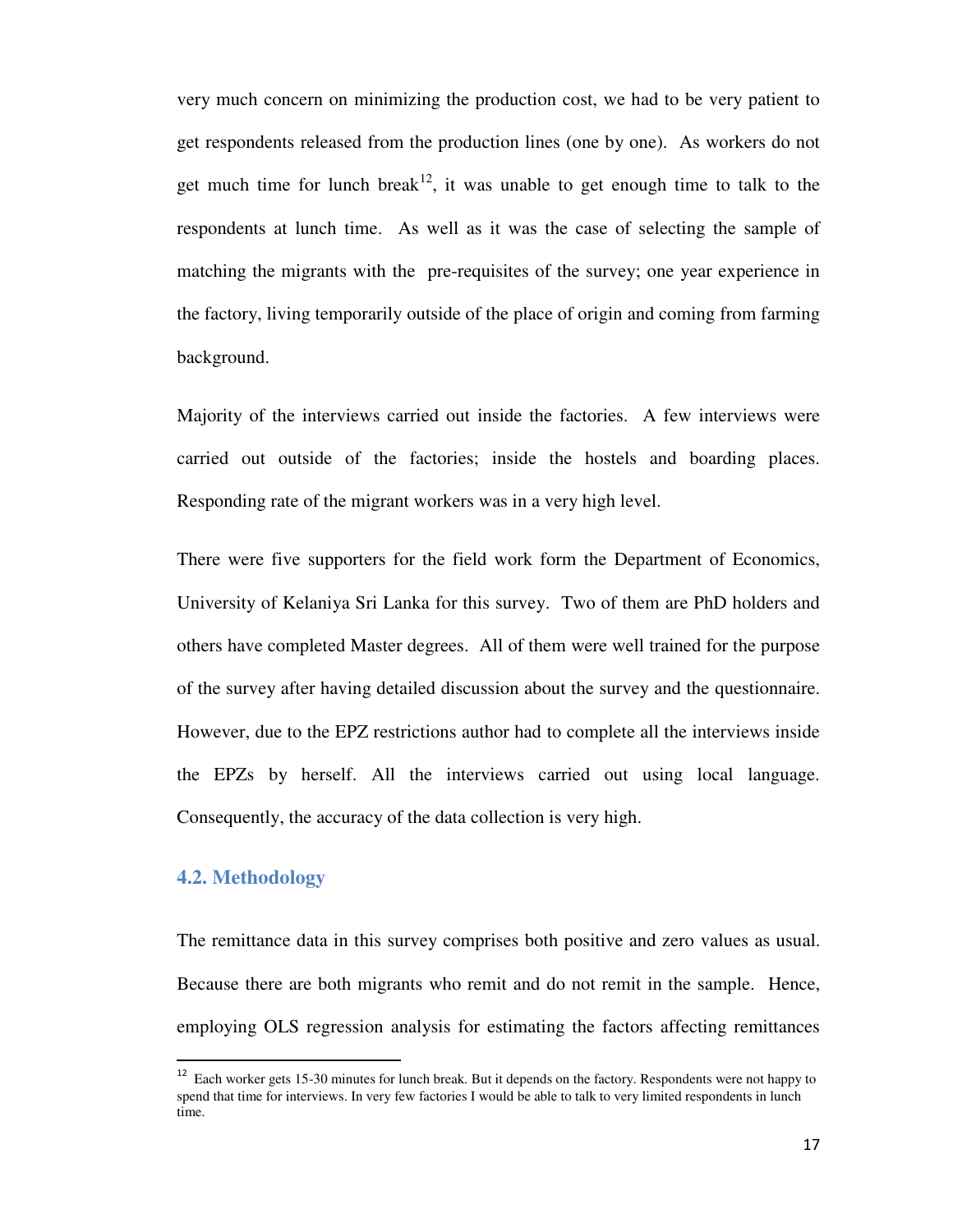may be inconsistence and bias due to the restrictions (censored variable) of the dependent variable. Tobin (1958) pointed out Tobit model overcomes the nature of this type of data (censored regression). Thus, Tobit regression model is tested using censored remittance data of the migrant workers to identify the determinants of internal remittances in Sri Lanka. The Tobit estimations have the limitation of taking both effects of determinants of remittances and the magnitude of the remittances are as the same, probit model also was employed to examine the decision of remittances (Brown, 1997). Consequently, probit estimations provide the factors influence on the decision of remittances while Tobit estimates provide the simultaneous decisions of whether to remit or not and how much to remit. Stata software was being used to examine the results of these models.

#### <span id="page-18-0"></span> **4.3. Tobit Regression Model**

The first investigator who used the remittance data in a Tobit regression: Banerjee (1984) adds new avenue to migration literature. The standard Tobit model assumes a linear model for a latent variable and the censoring nature which places the remittance values equal to the latent variable if it is non-negative and to zero otherwise.

Tobit equation can be written as follows,

 $Ri == Xi\beta + u \dots (1)$ 

We assume  $\tau=0$ , as the remittance data are censored at zero. Hence we have

 $R_i = R^*$  if  $R^* > 0$  for the migrants who remit  $R_i = 0$  if  $R^* \le 0$  for the migrants who does not remit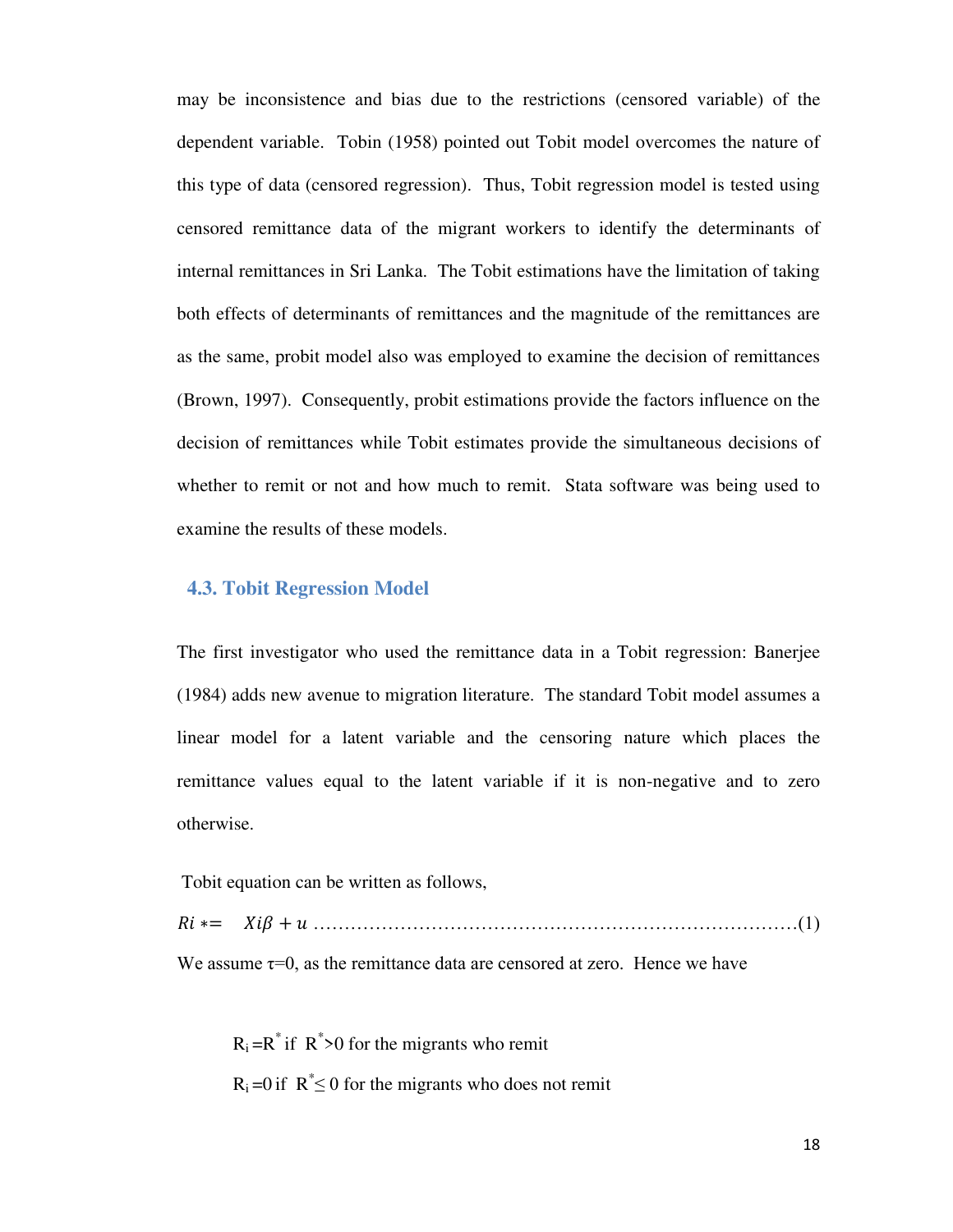Where, R represents the amount of remittances send to the destination of origin by each migrant worker.  $R^*$  is the corresponding latent variable that observes the values greater than zero and censored otherwise. X denotes variety of explanatory variables including migrant characteristics, migrants' family information, regional dummies, etc. u is a normal error term.

#### <span id="page-19-0"></span>**4.4. Probit Regression Model**

Probit model is estimated as follows;

Ri= βx<sup>i</sup> + εi ..............................................................................................................(2)

Where  $R_i$  denotes the decision of remit or not of the each migrants (i),  $x_i$  is a matrix of covariates which supposed to determined remittances (K x 1 regressor vector),  $\beta$ is a vector of parameters to be estimated and  $\varepsilon_i$  is the error term, which is assumed to be normally distributed. Binary variable  $R_i$  can be defined as follows:

 $R_i = 1$  if receipt of the regular remittances are positive

 $R_i = 0$  otherwise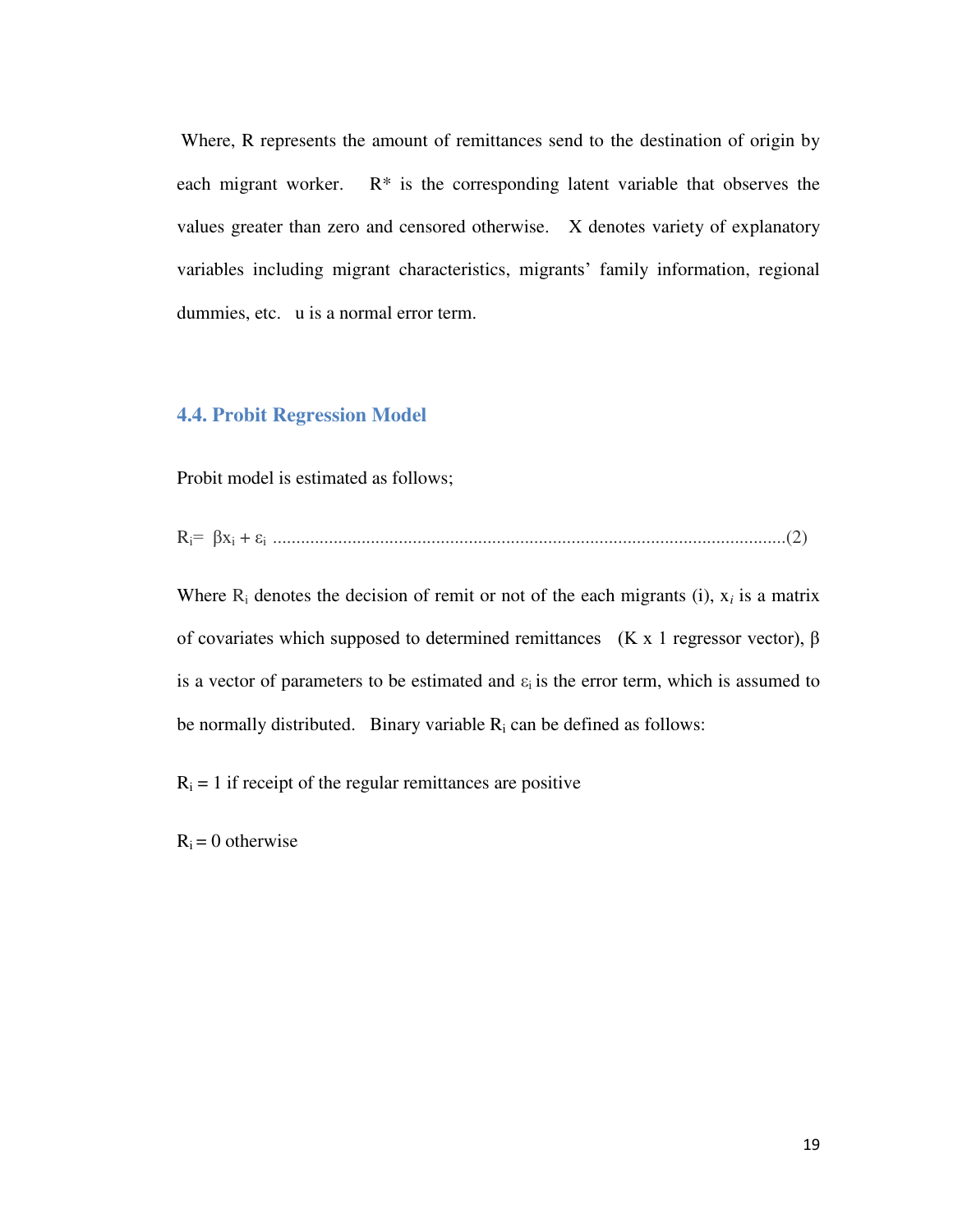#### <span id="page-20-0"></span>**5. Results and discussions**

#### <span id="page-20-1"></span>**5.1. Descriptive statistics**

The survey information was covered by 377 individuals' information such as migration behavior, work history, remittance patterns, future plans and their family information of the place of origin. Descriptive statistics shows (Table 08) that 84  $\%$ of the rural to urban migrants are below 30 years of age and average age of the respondents is 25.7 years. Compare to the internal migration process in China, Sri Lankan situation is quite similar. 70 % of the Chinese internal migrants are aged between 16 and 35 years. Majority of them migrate as a life stage between leaving middle school and returning home to marry and have children (Deshingkar, 2006). Although majority (Table 3) needs to continue the same job, it means that they need to work until they get marry, because more than two third of the respondents are never married females.

However, several studies on migration in developing countries have indicated that migration was dominated by single male (Campbell, 2010; De Haan, 1999b). Zohry (2009) concludes in his study on rural to urban migration in Egypt that there are male migrants over females and young over old. However, his sample represents different segment of the population in Egypt compare to the sample of this study in Sri Lanka. Young female migrants are leading the internal labour migration process in Sri Lanka due to the huge demand generated for female labour in certain services and manufacturing industries. Accordingly, migrant characteristics of rural to urban migration are depending on the structure of the economy and migrants are not the exact representation of the different population groups in the economy.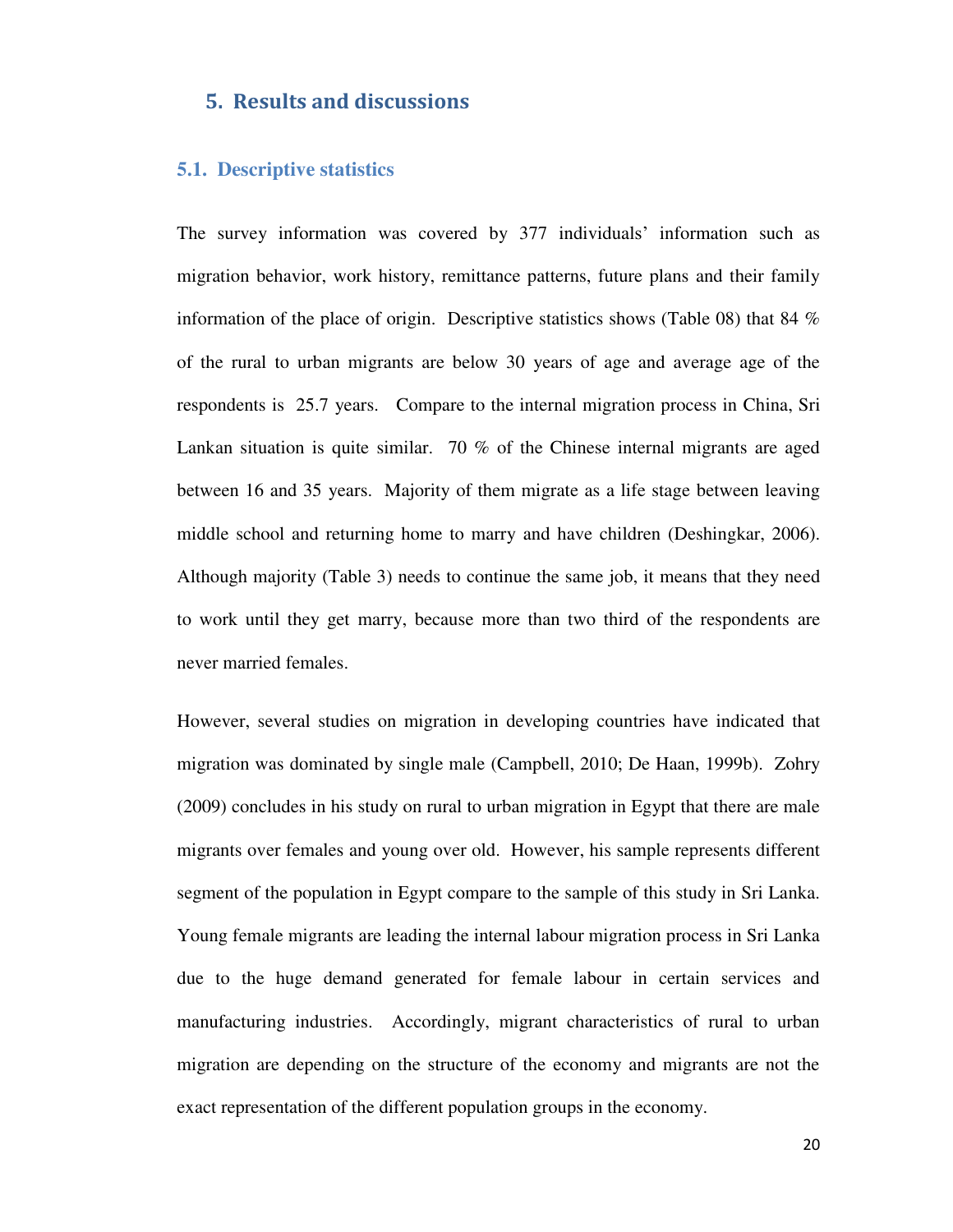<span id="page-21-1"></span>

| Percentage | n   |
|------------|-----|
|            |     |
| 67.1%      | 253 |
| $2.9\%$    | 11  |
| $10.1\%$   | 38  |
| $1.3\%$    | 5   |
| 15.9%      | 60  |
| $2.7\%$    | 11  |
|            |     |
| $31\%$     | 117 |
| $11.1\%$   | 42  |
| $17.2\%$   | 65  |
| 15.5%      | 57  |
| $14.2\%$   | 52  |
| 11.7%      | 44  |
|            | 377 |
|            |     |

#### **Table 1: Migrant workers' remittances behaviour**

*Source : Author calculations using field data* 

frequencies and the purpose of sending remittance to the household of origin. 67% of the respondents remit monthly while nearly 80% of the respondents remit regular basis<sup>13</sup>. 31% of the remittances go for the daily expenditure purpose. Although highest percentage of remittances use for the consumptive purposes, nearly 30 percent of remittances use for the investment purpose of education and farm work.

#### <span id="page-21-0"></span>**5.1.2. Education of the respondents:**

l

Interestingly, Sri Lankan internal migrants are relatively educated. Usually temporary rural-urban migrants are not having higher education level. However, the 80%

<sup>&</sup>lt;sup>13</sup> Regular basis means respondents remit either once in two months or once in three months continuously.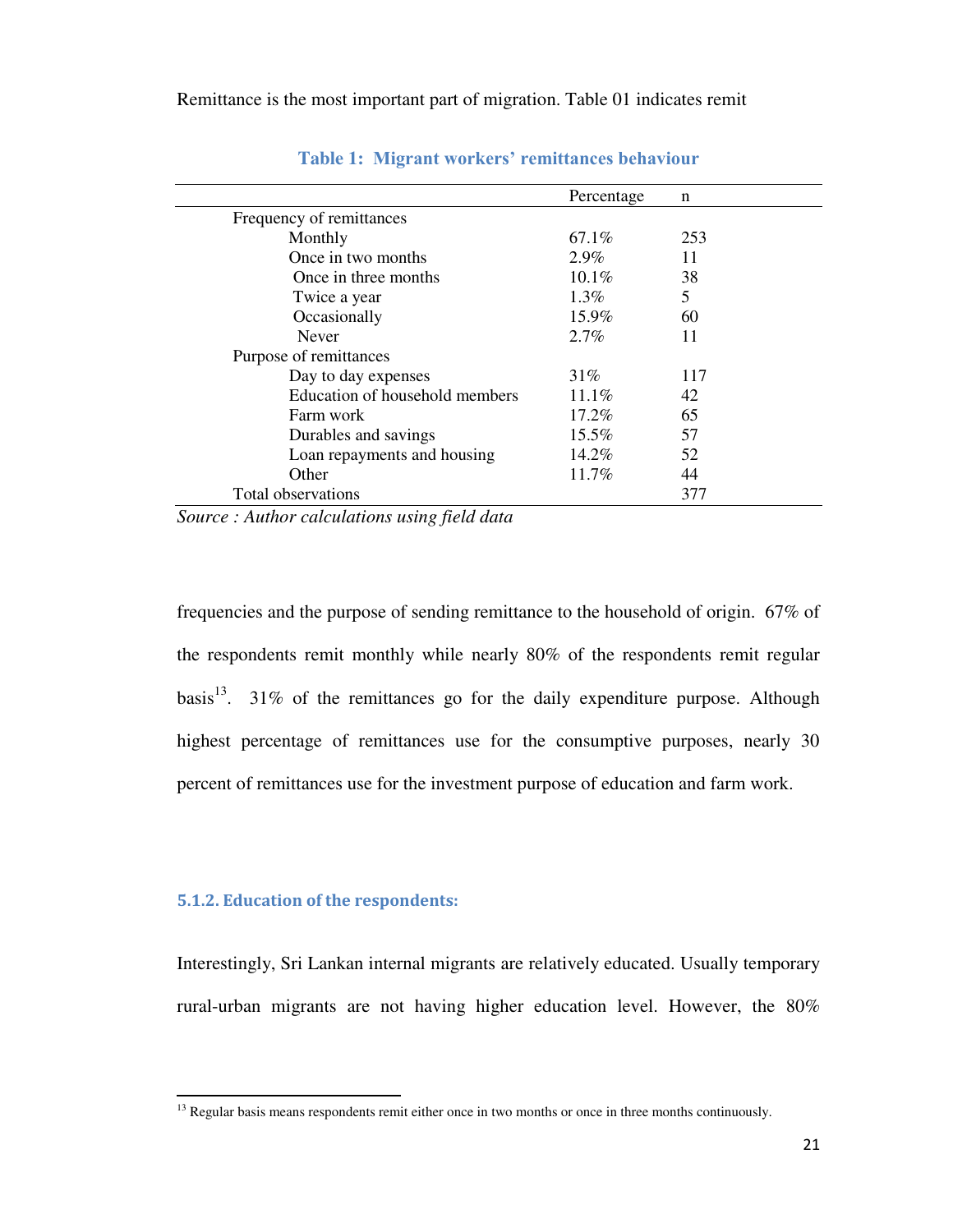respondents in this study have completed ten to twelve years of school education $14$ . Nearly 15% of the respondents have more than twelve years of education. Majority of these respondents out of this 15% were engaging degree programs while working. Only 7% of the respondents were having primary education only (Table 8). This is quite different from other internal migration literature. Although thanks to the free education system, majority obtains maximum education level in Sri Lanka, the mismatch of the education system and labour market requirements recorded relatively high educated unemployment is in Sri Lanka. Thus, most of the school dropouts (after  $O/L$ 's and  $A/L$ 's) join with the EPZs.

#### <span id="page-22-0"></span>**5.1.3. Reasons for migration**

The motives for migration are overwhelmingly economic despite of the context. Both skilled and unskilled migrants are participated in the migration process not only by an individual decision but also by the household decision more often. Table 2 indicates unemployment of the rural sector leads majority to migrate to the urban sector, and the members of economically fragile households tend to migrate as it is the only possible alternative foe economic wellbeing. Accordingly, more than 70% of the respondents migrated to urban employments due to economic reasons. Also seasonal unemployment and underdevelopment nature of the rural sector could be indentified under other reasons.

Although some of the migrants are willing to engage farming activities and live in rural sector, landlessness, capital constraints, less market access, inconsistency of

<sup>&</sup>lt;sup>14</sup> According to Table 8 nearly 50% of the respondents have completed O/L and 30% of the respondents have completed A/L exams. O/L means completed ten years of education and A/L means completed twelve years of education in Sri Lankan education system.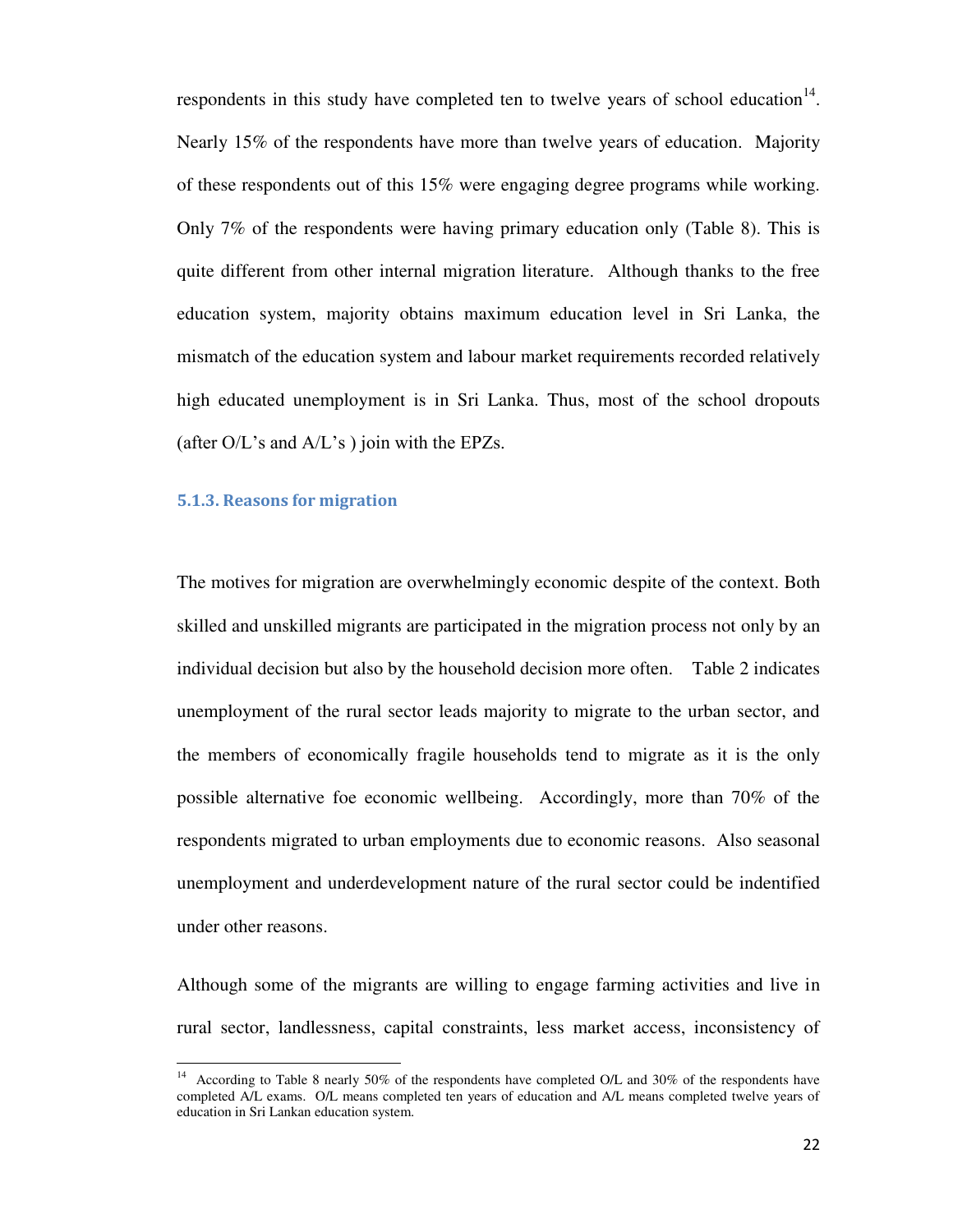income and yield came across as hampering factors for continuation of farming activities.

<span id="page-23-0"></span>

| <b>Reason for first migration</b> | <b>Male</b>      | $\mathcal{G}_{\mathcal{O}}$ | Female | $\%$   | <b>Total</b> | $\%$   |
|-----------------------------------|------------------|-----------------------------|--------|--------|--------------|--------|
| Education/training-related        | 15               | 16.67                       | 15     | 5.28   | 30           | 8.02   |
| Unemployment                      | 43               | 47.78                       | 135    | 47.54  | 178          | 47.59  |
| Expectation of high salary        | 7                | 7.78                        | 16     | 5.63   | 23           | 6.15   |
| Marriage                          | $\overline{c}$   | 2.22                        | 3      | 1.06   | 5            | 1.34   |
| Migration with family             | $\boldsymbol{0}$ | 0.00                        | 1      | 0.35   | 1            | 0.27   |
| To be independent                 | 2                | 2.22                        | 8      | 2.82   | 10           | 2.67   |
| To shift from farm work           | 7                | 7.78                        | 25     | 8.80   | 32           | 8.56   |
| Economic problem(s) of family     | 14               | 15.56                       | 77     | 27.11  | 32           | 24.33  |
| Other                             | $\theta$         | 0.00                        | 4      | 1.41   | 4            | 1.07   |
| Total                             | 90               | 100.00                      | 284    | 100.00 | 374          | 100.00 |

**Table 2: Reasons for the first migration to cities** 

*Source: Field survey data* 

l

The most significant motivation for rural to urban migration in Sri Lanka is employment opportunities<sup>15</sup> with higher wages and better education opportunities in comparison to rural sector. This is a common motive for rural to urban migration in many developing economies. Zohry (2009) confirms this idea indicating the similar reasons such as declining economic opportunities in rural areas, increasing number of landless households, increasing fragmentation of land-holdings due to inheritance, low level of wages, scarcity of services and other social amenities for internal migration in Egypt. Better education opportunities in the urban sector inspire the migrants who are willing to continue with their education while work. Table 02 shows that 8 percent of respondents migrated for education purpose but majority migrate for finding a job.

<sup>&</sup>lt;sup>15</sup> EPZs generate more employment opportunities for both skilled and unskilled labour since 1977.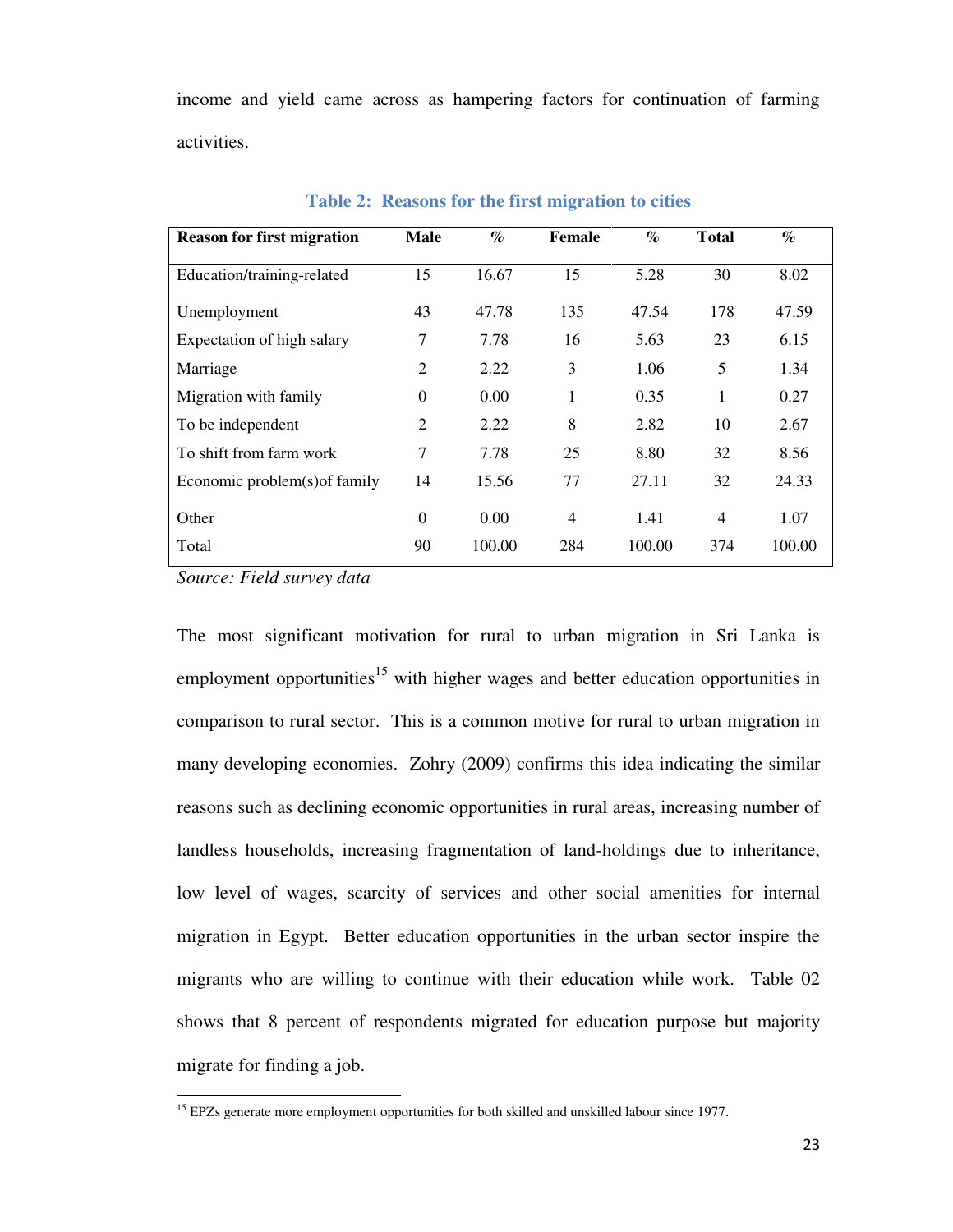#### <span id="page-24-0"></span>**5.1.3. Future Plans of the respondents**

Table 3 demonstrates that the respondents' future plans. 33% of the respondents need to continue the same job as they need to get the remunerations by completing five years of the service. Nearly 18% of the respondents stated that they need to go back to village and do some farming or non-farm activity after accumulating some basic capital for that. This indicates that rural urban migration is having considerable economic impact on the sending communities. Most of the female said that they plan to get marry which included the "other".

<span id="page-24-2"></span>

| <b>Future Plan</b>                     | <b>Male</b>    | $\%$  | Female | $\%$  | <b>Total</b> | $\mathcal{G}_{\mathcal{O}}$ |
|----------------------------------------|----------------|-------|--------|-------|--------------|-----------------------------|
| Go abroad                              | 8              | 9.09  | 14     | 4.93  | 22           | 5.91                        |
| Do a different job                     | 5              | 5.68  | 15     | 5.28  | 20           | 5.38                        |
| Continue the same job                  | 29             | 32.95 | 92     | 32.39 | 121          | 32.53                       |
| Go back to village $&$ do farming      | 19             | 21.59 | 27     | 9.51  | 46           | 12.37                       |
| Go back to village $&$ do non-farm job | 11             | 12.50 | 48     | 16.90 | 59           | 15.86                       |
| Start a business in the city           | 9              | 10.23 | 15     | 5.28  | 24           | 6.45                        |
| No idea                                | $\overline{2}$ | 2.27  | 23     | 8.10  | 25           | 6.72                        |
| Other                                  | 5              | 5.68  | 50     | 17.61 | 55           | 14.78                       |
| Total                                  | 88             | 100.0 | 284    | 100.0 | 372          | 100.0                       |

**Table 3: Future plans of migrants** 

*Source: Field survey data* 

#### <span id="page-24-1"></span>**6. Determinants of urban to rural remittances**

Worker remittances play a very important part of income in many groups of households in many developing countries like Sri Lanka. As the Chapter three indicated remittance was one of the main factors to reduce poverty in Sri Lanka last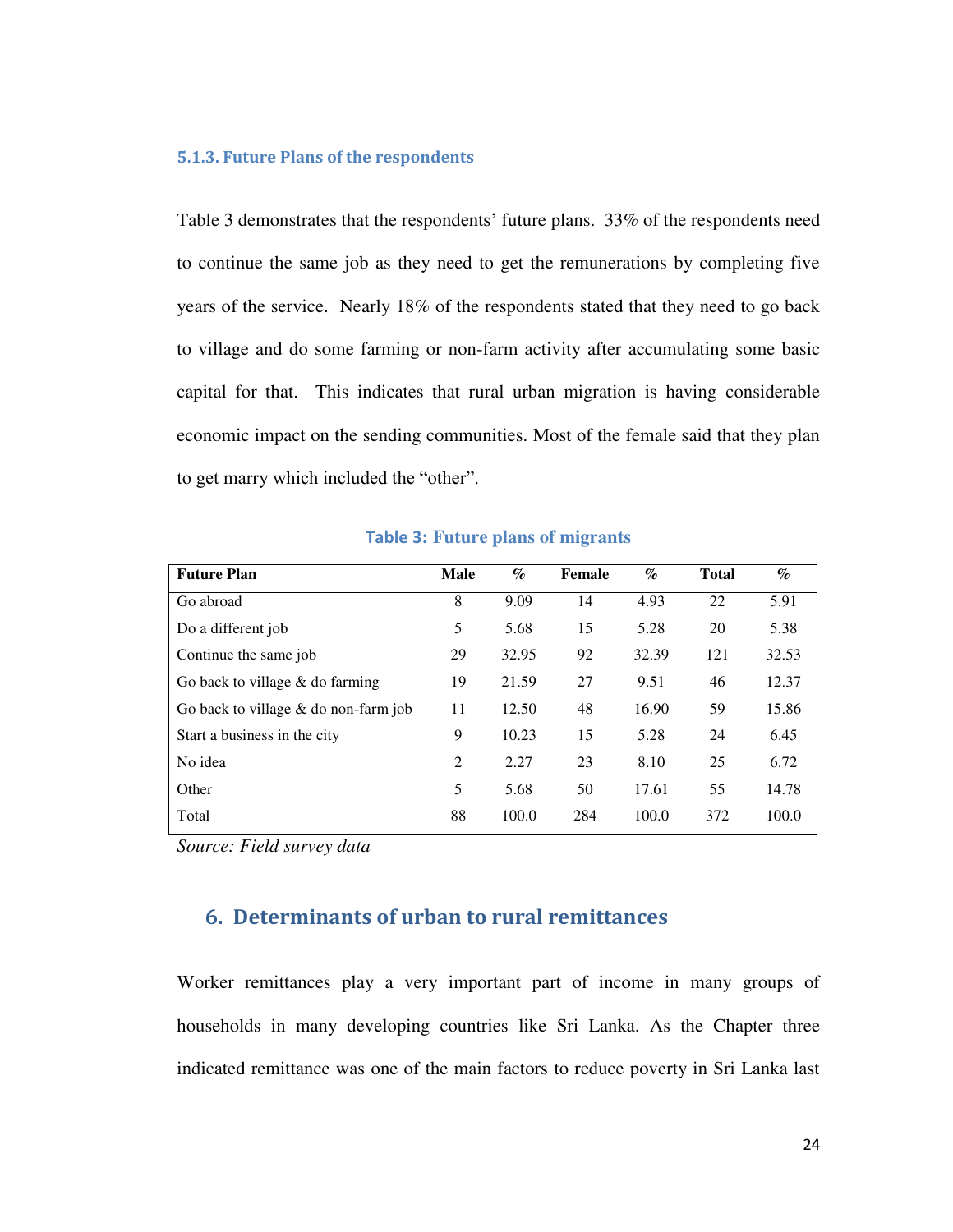two decades. Hence, it is important to examine the determinants of remittance for a fruitful framework of internal migration.

Determinants of internal migration and remittances are varying and depend on the characteristics of the economy. The first attempt to elucidate the motivations of remittances was done by Lucas and Stark (1985) with firm theoretical basis. They have indicated two broad motives for remitting: altruism and self-interest. Nevertheless, these two motives are inadequate to explain variations in remittances, since very often migrants and their families in the place of origin benefit from migration through embedded contractual arrangements. Hence, motives can be taken as combine elements of altruism and self-interest such as insurance and loan repayments (Atamanov & Van den Berg, 2010). As well as they demonstrated that proximity of the migrant and the left behind members of the family should influence the choice of remittance. As closer the relationship strengthens the importance of household in the migrants' utility; remittance should increase with the said proximity.

Although internal migration derives significant economic gains, remittance is the most tangible direct impact of migration. We employed Tobit, probit and OLS regression models for analyzing the survey data to investigate what factors influence for the remitting decision. As all the migrants do not remit for the left behinds in the place of origin, data consist with truncation problem. Therefore, Tobit regression is well suit for addressing the censored or truncation data. Nevertheless, Tobit estimations have the limitation of taking both effects of determinants of remittances and the magnitude of the remittance the same (Brown, 1997). Therefore we employed probit model specially for examining the determinants of the purpose of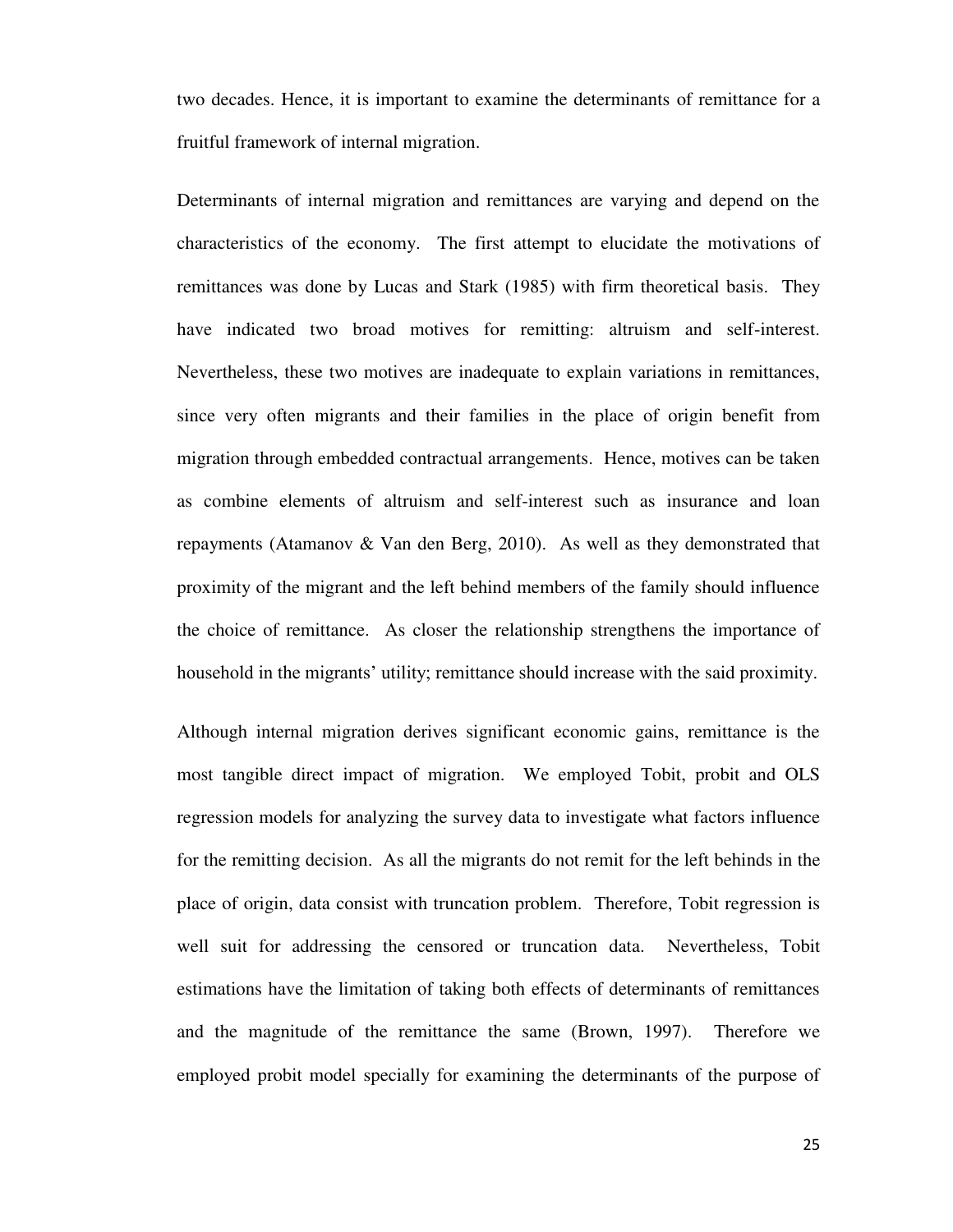remit. Hence, probit estimations provide the factors influence on the decision of remittances while Tobit estimates provide the simultaneous decisions of whether to remit or not and how much to remit. These two estimation models are checked the robustness of the results. OLS regression is also used to compare the coefficients.

| Determinants             | Tobit                |                     |                      | OLS                 |
|--------------------------|----------------------|---------------------|----------------------|---------------------|
|                          | Regular <sup>1</sup> | Annual <sup>2</sup> | Regular <sup>1</sup> | Annual <sup>2</sup> |
|                          | remittance           | remittance          | remittance           | remittance          |
| Average salary           | 0.174                | 1.126               | 0.163                | 1.142               |
|                          | $(3.95)$ **          | $(1.99)*$           | $(2.49)*$            | $(2.00)*$           |
| Savings                  | $-0.048$             | 4.022               | $-0.034$             | 3.985               |
|                          | (0.75)               | $(4.95)$ **         | (0.44)               | $(2.07)^*$          |
| Seettu                   | $-0.049$             | 2.959               | $-0.013$             | 2.823               |
|                          | (0.39)               | (1.87)              | (0.13)               | $(2.01)*$           |
| Age2                     | $-0.001$             | $-0.032$            | $-0.000$             | $-0.027$            |
|                          | (0.38)               | (0.88)              | (0.02)               | (0.89)              |
| Age                      | 0.081                | 2.396               | $-0.007$             | 1.979               |
|                          | (0.40)               | (0.93)              | (0.03)               | (0.97)              |
| Gender(male $=1$ )       | 0.511                | 12.440              | 0.470                | 12.285              |
|                          | (0.93)               | (1.77)              | (1.11)               | (1.78)              |
| Education (No of years)  | $-0.274$             | 0.368               | $-0.224$             | 0.417               |
|                          | $(2.48)$ *           | (0.26)              | $(2.39)*$            | (0.24)              |
| Total land owned by      | $-0.313$             | $-2.538$            | $-0.223$             | $-2.545$            |
| family                   | $(4.12)$ **          | $(2.71)$ **         | $(3.96)$ **          | $(2.88)$ **         |
| bonus                    | 0.150                | 1.164               | 0.129                | 1.146               |
|                          | $(4.37)$ **          | $(2.60)$ **         | (1.96)               | (1.75)              |
| No of students of family | 1.064                | 2.749               | 0.890                | 2.507               |
|                          | $(4.22)$ **          | (0.84)              | $(4.00)**$           | (0.86)              |
| Experience               | 0.089                | 0.479               | 0.110                | 0.575               |
|                          | (1.08)               | (0.45)              | (1.65)               | (0.50)              |
| Marital(single=1)        | 1.497                | 0.521               | 1.013                | $-0.354$            |
|                          | $(2.93)$ **          | (0.08)              | $(2.51)^*$           | (0.05)              |
| In-kind received         | $-0.209$             | $-4.531$            | $-0.160$             | $-4.087$            |
|                          | (1.25)               | $(2.15)^*$          | (1.26)               | $(1.98)$ *          |
| Constant                 | 0.253                | $-22.667$           | 1.972                | $-16.024$           |
|                          | (0.08)               | (0.53)              | (0.78)               | (0.45)              |
| Observations             | 357                  | 357                 | 357                  | 357                 |
| R-squared                |                      |                     | 0.23                 | 0.19                |

<span id="page-26-0"></span>**Table 4: Determinants of rural to urban worker remittance: probit and Tobit Results** 

\* significant at 5%; \*\* significant at 1%Robust t statistics in parentheses Absolute value of t statistics in parentheses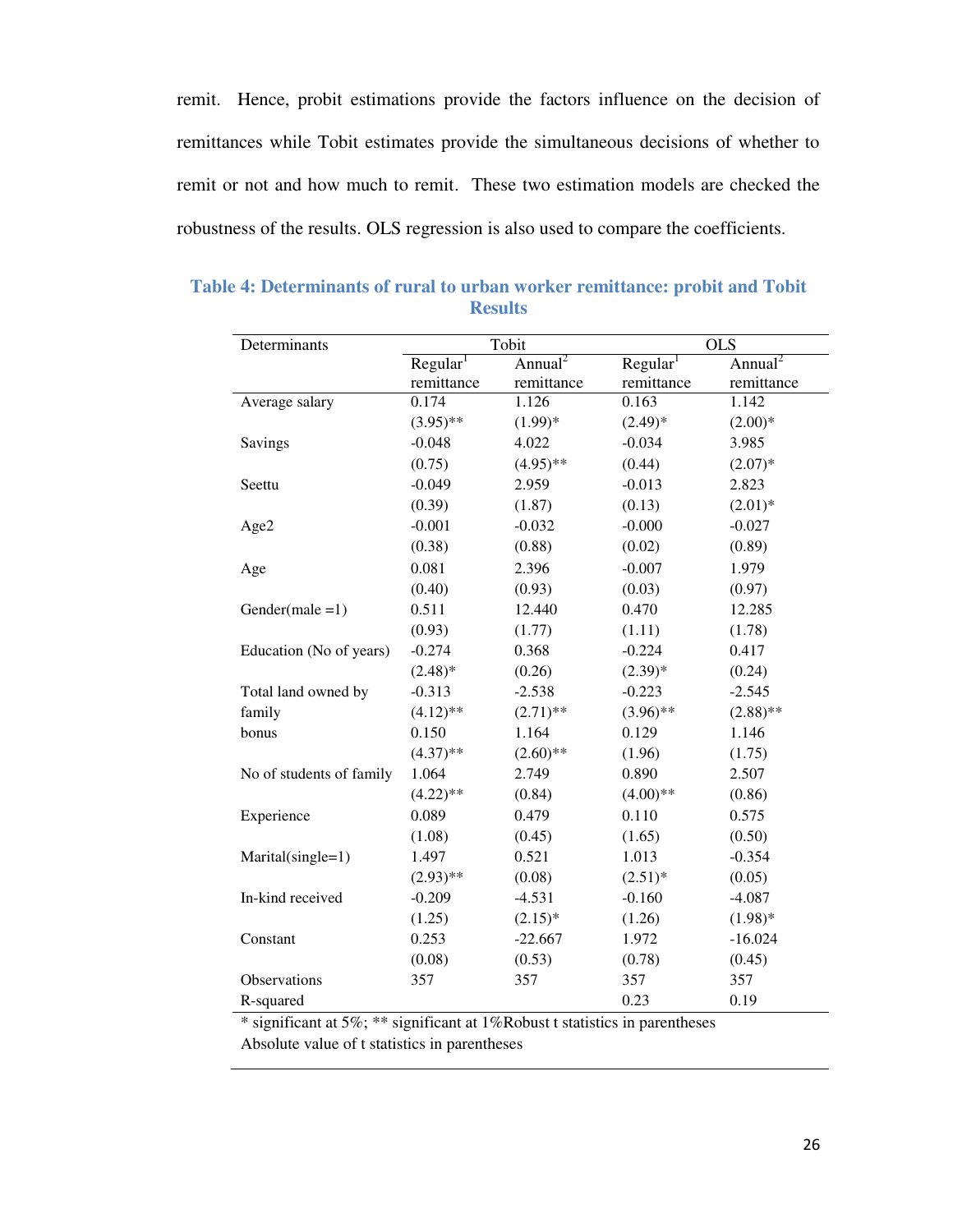Note : 1. Regular remittance consider monthly or once in three months regular remittances in 1000 rupees

2. Annual remittances include in-kind (1000 rupees) send by the migrants.

Table 04 indicates the results of Tobit and OLS analysis regarding factors affecting remittance decision. The results confirm that altruistic remittances depend positively on migrants' monthly income and negatively on household farm income<sup>16</sup> considering both regular and annual remittances. Because altruism implies that the migrant derives utility from his/her consumption and the consumption of the household of origin.

Annual bonus of the respondents is a highly significant and positive determinant of sending remittances. As it is extra earnings, most of the respondents indicated that they use it for housing purpose, buying durables, or savings. Never married respondents are more likely to remit regularly. Households having more students are more likely to receive regular remittances. Considering the amount of annual remittances, it is clear the savings of the migrants and the annual remittances send back home are positively correlated. It is because migrants send money to households for the purpose of savings.

Education has a negative impact on the decision to remit and the amount of the remittances. It was identified that the respondents those who have higher education work to earn for their own education expenses. Hence, they would not be able to remit for the left behind members of the household.

l

<sup>&</sup>lt;sup>16</sup> We have included farmland ownership as a proxy for household income as income data is not much reliable.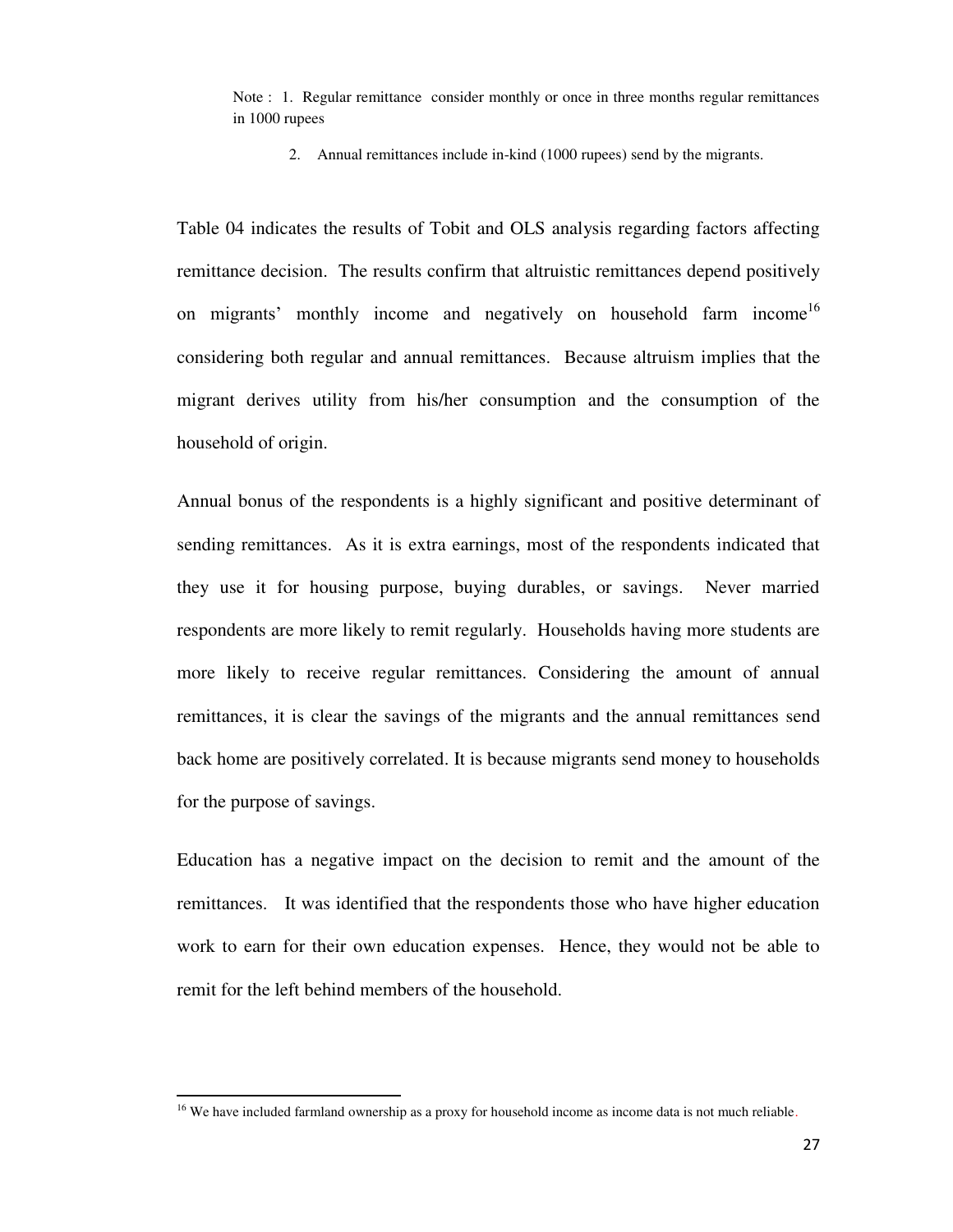Most of the researchers are trying to estimate only the impact of remittance and inkind flows to sending communities. However, there are in-kind flows (mostly inkind but rarely money) occurs from sending communities to working destinations. This study first time examines whether there is a considerable impact of the in-kind flows to the migrant worker form the households of origin. According to the results, although in-kind variable shows negative insignificant impact of regular remittance decision, there is a significant positive impact on annual remittance decision. It is because, migrants does not receive in-kind monthly but few times a year. However, in-kind flows from rural to urban also an important factor which determines the annual remittances in the process of rural to urban labour migration in Sri Lanka.

#### <span id="page-28-0"></span>**7. Use of internal remittances in rural farm communities**

The effects of rural to urban migration on the development of rural communities (migrant-sending areas) can be examined through the usage of remittances by the household of origin. We examine the determinants of the use of remittance using probit regression. We disaggregated the data of remittance according to the purpose of the remittances such as household daily expenditure, education of the household members, spending on farming activities and spending on durables and housing. As most of the other studies show more than half of the remittances are used for the consumptive purposes (Table 01) (De Brauw & Rozelle, 2008; Zhang, 2010). This is a common phenomenon of the migration in developing countries. Nevertheless, considerable proportion: nearly one third of the remittances go for the productive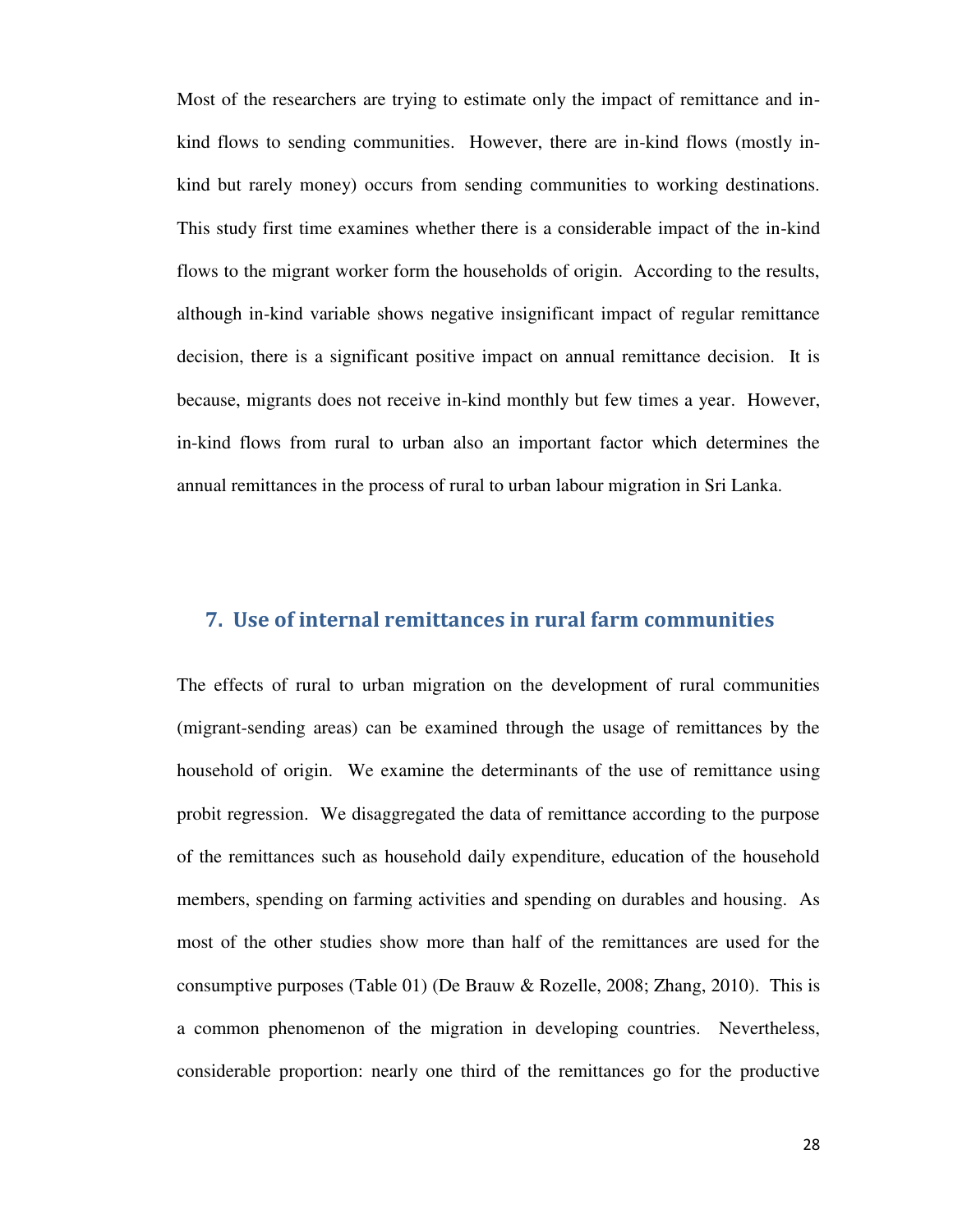investment which can generate multiplier effects in terms of income and employment. These are education and farming. Higher the number of students in the family is receiving higher the remittance on the purpose of education and a household that increases farm lands is more likely to receive remittances on the purpose of farming.

Probit analysis findings reveal that choice of annual remittances decrease significantly as migrants' stay in the city lengths. Hope the beginning of the migration process will send more remittances and for the time being households would get more other channels of income. For example some respondents indicated that they do not remit regularly now compare to previous years as there are other members to spend and take care of the parents. Also some respondents have created some sort of income sources such as small shops at the place of origin, or bought vehicles for hiring; those would generate income for the family members at the place of origin. The probit results also confirm that in-kind variable have significant positive impact on ever remit decision (Table 5). However, an in-kind flow to urban sector is also a considerable factor in determining the remittances. Although 86% of the respondents receive their lunch from the factory, nearly 63 percent of the migrants receive in-kinds from their places of origin. Almost 80 per cent of these migrant workers who received in-kind are female migrants because male migrants do not tend to cook at boarding places and they buy foods from outside when and where necessary. The respondents reported in-kinds are mostly row foods such as rice, vegetables and coconuts and they received cooked food items as well. The types of in-kind depend on what sort of crops household cultivates and the frequency of receiving in- kinds depend on the frequency of the visit of the place of origin or the number of visits of the household members in the city.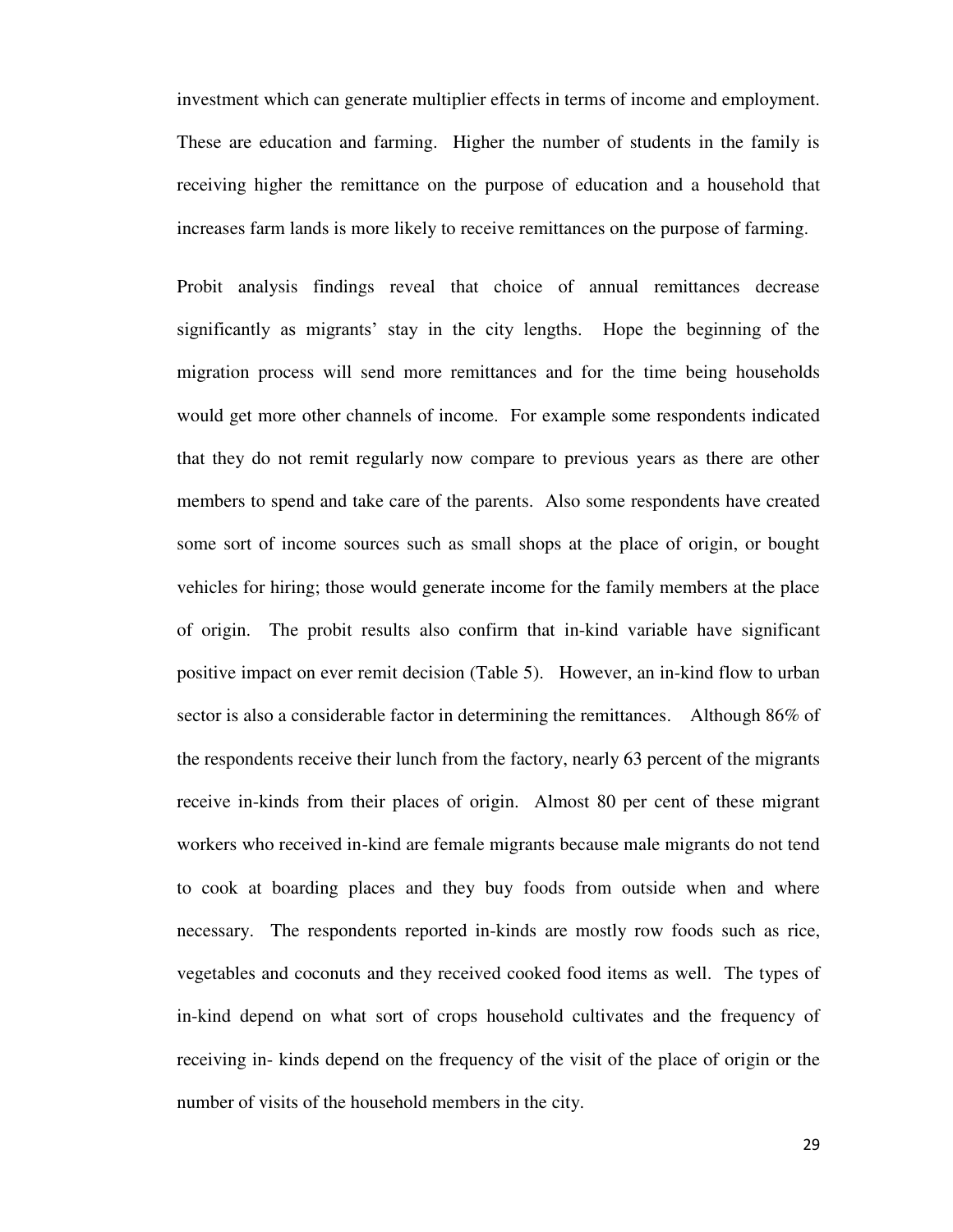Although never married (single) respondents are more likely to remit, there is a negative impact of remittances on the purpose of daily expenses. Higher the students in the household lower the remit for daily expenses but higher the remit for education purpose. There are no any impact of any of these determinants on the likelihood of remittances on the purpose of housing, durables and savings purposes. Higher the age is more likely to remit on the purpose of education. Although higher the extent of arable land own by the household lessen the likelihood of being remit, considering the purpose of remitting: if it is farming activities likelihood of being remit is higher. This explain that respondents more likely to remit on investment purpose rather than consumptive purposes in Sri Lanka.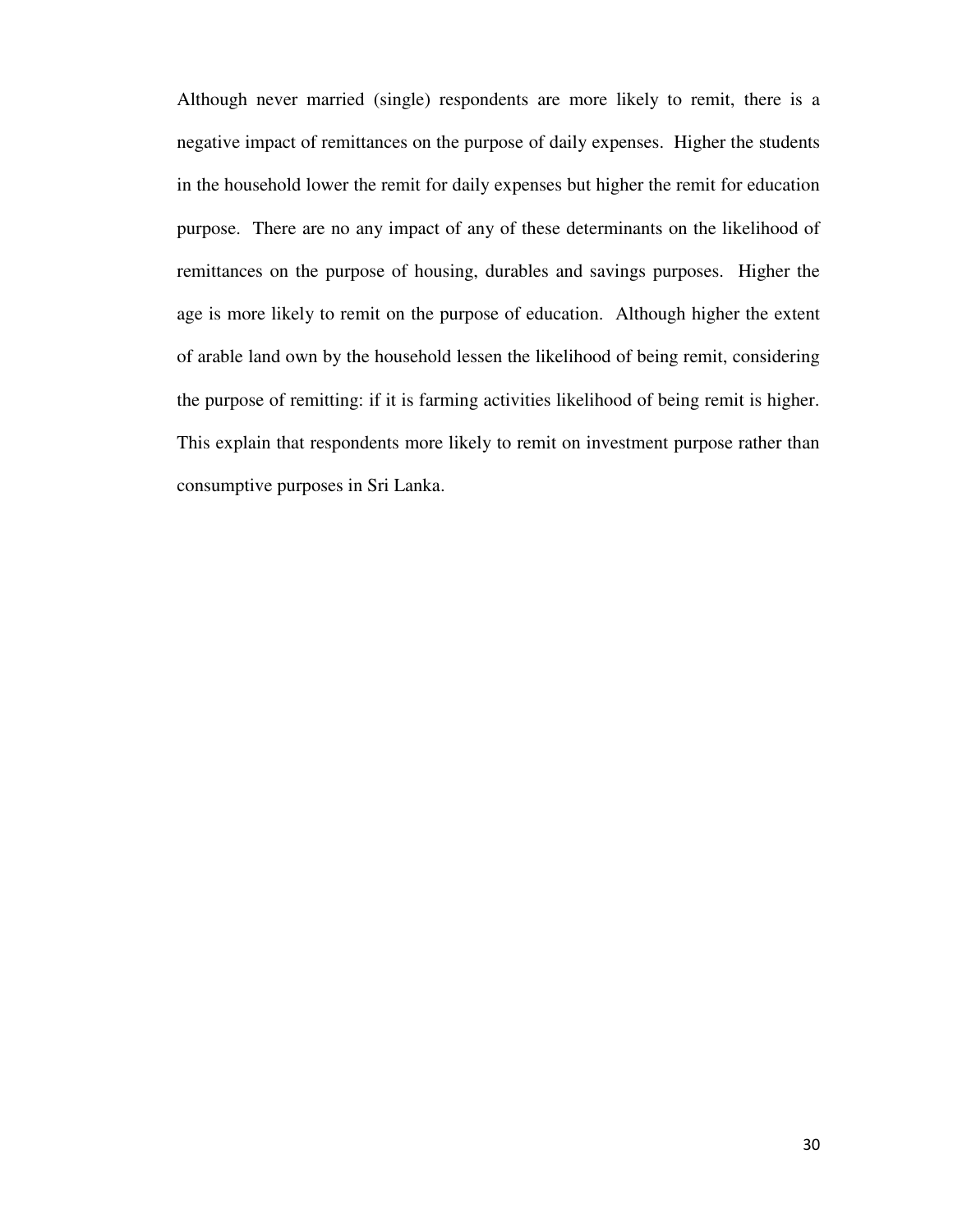<span id="page-31-0"></span>

| Determinants              | Ever remit $1$ | Daily expenses | Education   | Farm work   | Housing and | Loan repayment | savings  |
|---------------------------|----------------|----------------|-------------|-------------|-------------|----------------|----------|
|                           |                |                |             |             | durable     |                |          |
| Average salary            | 0.000          | $-0.001$       | 0.003       | 0.001       | 0.004       | $-0.003$       | $-0.004$ |
|                           | (0.84)         | (0.31)         | (1.15)      | (0.37)      | (1.35)      | (1.37)         | (1.53)   |
| Total land owned          | $-0.001$       | $-0.027$       | 0.005       | 0.016       | $-0.005$    | $-0.009$       | $-0.001$ |
|                           | $(2.04)*$      | $(2.65)$ **    | (1.04)      | $(2.59)$ ** | (1.02)      | $(2.25)^*$     | (0.10)   |
| No of migrants            | $-0.004$       | $-0.053$       | 0.004       | 0.029       | $-0.032$    | 0.019          | $-0.050$ |
|                           | (1.56)         | (1.29)         | (0.18)      | (0.97)      | (1.41)      | (1.37)         | (1.87)   |
| No of years of schooling  | $-0.003$       | $-0.004$       | $-0.005$    | $-0.012$    | 0.019       | $-0.004$       | $-0.005$ |
|                           | $(1.97)^*$     | (0.27)         | (0.57)      | (1.24)      | (1.67)      | (0.93)         | (0.64)   |
| Marital (single=1)        | 0.049          | $-0.171$       | 0.052       | $-0.009$    | 0.032       | 0.044          | 0.070    |
|                           | $(3.72)$ **    | $(2.77)$ **    | (1.78)      | (0.20)      | (0.93)      | (1.80)         | (1.94)   |
| In kind received          | 0.009          | $-0.070$       | 0.058       | 0.053       | 0.013       | $-0.026$       | 0.053    |
|                           | $(1.98)*$      | (1.38)         | (1.91)      | (1.35)      | (0.46)      | (1.34)         | (1.73)   |
| Age                       | 0.006          | 0.005          | 0.028       | 0.022       | 0.019       | 0.002          | $-0.007$ |
|                           | $(3.78)$ **    | (0.22)         | $(2.35)^*$  | (0.96)      | (0.91)      | (0.26)         | (0.51)   |
| Age2                      | $-0.000$       | $-0.000$       | $-0.000$    | $-0.000$    | $-0.000$    | 0.000          | 0.000    |
|                           | $(3.65)$ **    | (0.05)         | (1.92)      | (1.25)      | (1.29)      | (0.06)         | (0.44)   |
| no of years of experience | $-0.001$       | $-0.010$       | $-0.008$    | 0.001       | 0.010       | $-0.006$       | 0.002    |
|                           | $(2.59)$ **    | (1.06)         | (1.40)      | (0.08)      | (1.46)      | $(2.06)^*$     | (0.34)   |
| No of students of family  | 0.004          | $-0.070$       | 0.077       | $-0.004$    | $-0.033$    | $-0.006$       | 0.027    |
|                           | (1.75)         | $(2.11)^*$     | $(4.17)$ ** | (0.19)      | (1.44)      | (0.72)         | (1.71)   |
| Observations              | 373            | 373            | 373         | 373         | 373         | 373            | 373      |

#### **Table 5: Determinants of remittances and usage of remittances in origin household**

Robust z statistics in parentheses \* significant at 5%; \*\* significant at 1%

Note: ever remit dummy variable consider annual remittances including in-kind send by migrants, if the amount is positive

the value takes 1 other wise zero.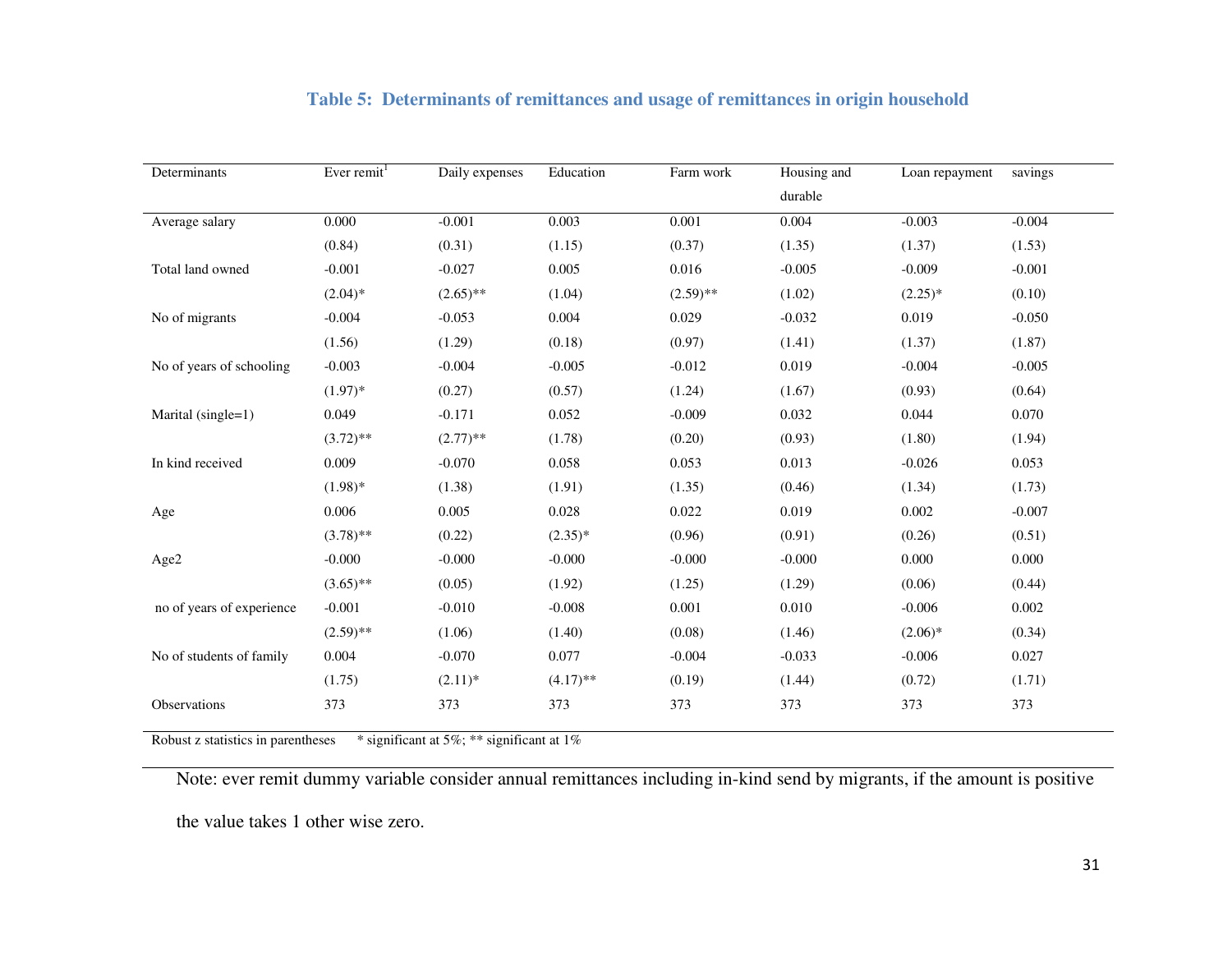#### <span id="page-32-0"></span>**9. Conclusion**

This paper investigated the process of rural to urban migration, remittances and its impact on sending communities in Sri Lanka. We have explored in determinants of remittances and the usage of them in rural communities using survey data which conducted by the author in January to April 2011in Gampha District in Sri Lanka.

The determinants of remittances indicated that never married migrants are more likely to remit regularly, because elderly people and/or parents who cannot work and no proper income are left behind in the places of origin. The proportion of remittance is account for 21% of household income on average. Rural to urban migration contributes significantly to asset accumulation (including vehicle and land) in communities of origin. This confirms that 25% of the migrants built new houses. Although, higher the farmlands lower the receipt of remittances for daily expenses, migrants' households with more farmlands tend to receive more remittances on farming purpose as an investment. Migrants tend to remit for the purpose of education if there are students in the household of origin. This confirms that rural urban migration and remittances are not only for the consumptive purposes but also for the investment purpose.

Finally, based on the empirical literature and the findings of this survey, it can be concluded that internal migration will reduce poverty by improving the wellbeing of rural communities. Although the chances to enter international migration process is limited due to affordability of the cost of migration, internal migration is an alternative for any households with skilled or unskilled labour to participate and make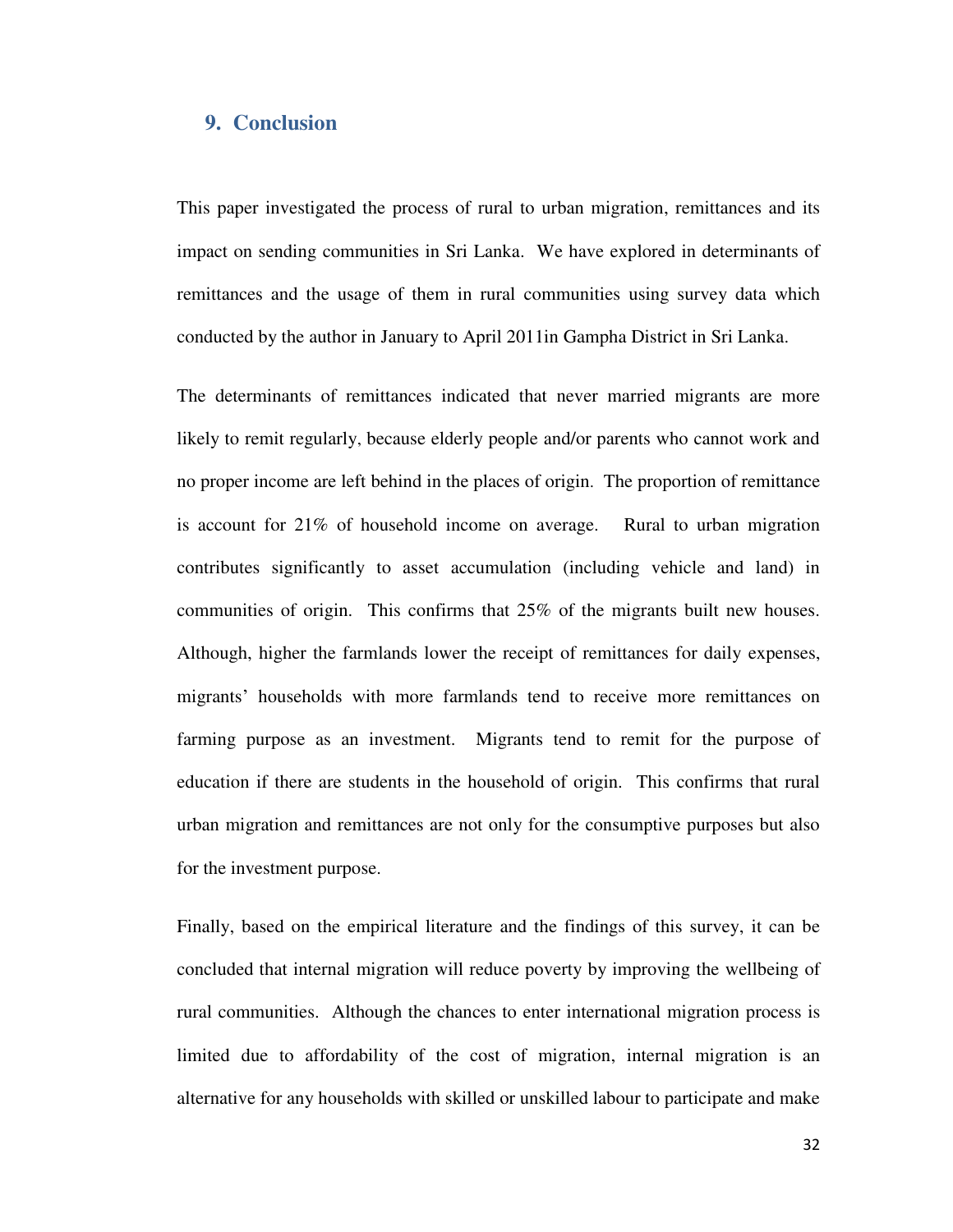their way out of poverty. Hence, relatively internal migration is benefitting long term as migrants can spend longer periods in their jobs than international migration. Internal migration will be a better solution for brain drain which developing countries like Sri Lanka are facing today and lessen social consequences of families as migrants are visited their families often.



## <span id="page-33-0"></span>**Map of survey region**

Source: [http://www.boi.lk/free\\_trade\\_zones\\_industrial\\_parks.asp](http://www.boi.lk/free_trade_zones_industrial_parks.asp)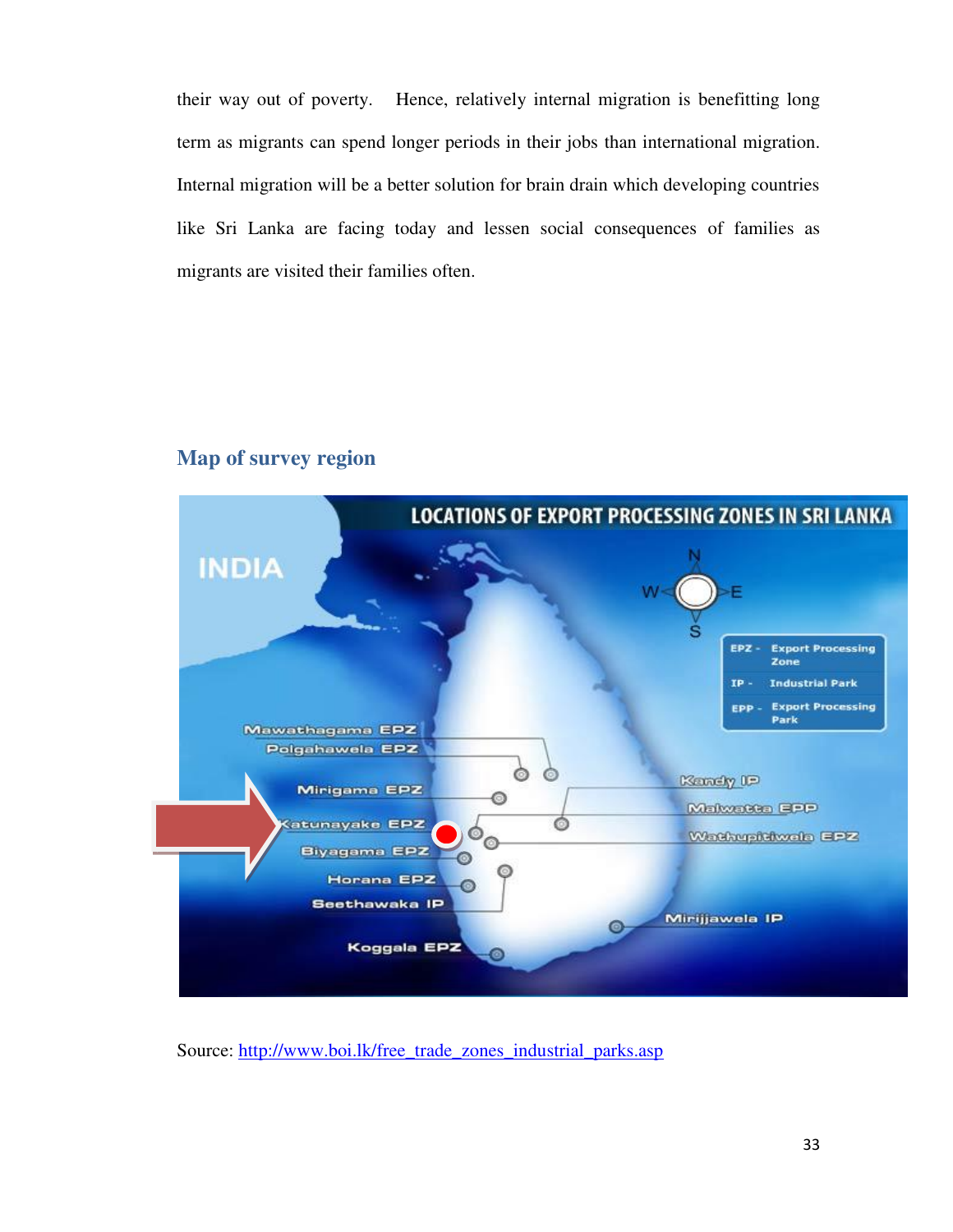#### <span id="page-34-0"></span>**References**

- Adepoju, A. (1998). Linkages between internal and international migration: the African situation. *International Social Science Journal, 50*(157), 387-395.
- Anh, D. N. (2005). Enhancing the Development Impact of Migrant Remittances and Diaspora: The Case of Viet Nam. *Asia Pacific Population Journal, 20*(3), 111.
- Atamanov, A., & Van den Berg, M. (2010). Rural non-farm activities in Central Asia: a regional analysis of magnitude, structure, evolution and drivers in the Kyrgyz Republic.
- Athukorala, P. (1990). International contract migration and the reintegration of return migrants: the experience of Sri Lanka. *International Migration Review, 24*(2), 323- 346.
- Banerjee, B. (1984). The probability, size and uses of remittances from urban to rural areas in India. *Journal of Development Economics, 16*(3), 293-311.
- Brown, R. P. C. (1997). Estimating remittance functions for Pacific Island migrants. *World Development, 25*(4), 613-626.
- Campbell, E. K. (2010). The role of remittances in Botswana: Does internal migration really reward sending families? *Population, Space and Place, 16*(2), 151-164.
- DCS. (2011). *Household Income and Expenditure Survey 2009/10 Final Report* Colombo: Department of Census and Statistics, Ministry of Finance and Planning , Sri Lanka.
- De Brauw, A., & Rozelle, S. (2008). Migration and household investment in rural China. *China Economic Review, 19*(2), 320-335.
- De Haan, A. (1999a). Livelihoods and poverty: The role of migration -a critical review of the migration literature. *The Journal of Development Studies, 36*(2), 1-47.
- De Haan, A. (1999b). Livelihoods and poverty: The role of migration a critical review of the migration literature. *The Journal of Development Studies, 36*(2), 1-47.
- De Hass, H. (2006). Migration, remittances and regional development in Southern Morocco. *Geoforum, 37*(4), 565-580.
- De la Briere, B., Sadoulet, E., De Janvry, A., & Lambert, S. (2002). The roles of destination, gender, and household composition in explaining remittances: an analysis for the Dominican Sierra. *Journal of Development Economics, 68*(2), 309-328.
- Deshingkar, P. (2006). Internal migration, poverty and development in Asia: Including the excluded. *IDS Bulletin, 37*(3), 88-100.
- Deshingkar, P., & Grimm, S. (2005). *Internal migration and development: A global perspective*. Switzerland.
- Eelens , F., & Speckmann, J. D. (1990). Recruitment of labor migrants for the Middle East: the Sri Lankan case. *International Migration Review, 24*(2), 297-322.
- Fei, J. C. H., & Ranis, G. (1961). A theory of economic development. *The American Economic Review, 51*(4), 533-565.
- Galbraith, J. K. (1979). *The Nature of Mass Poverty*. Cambridge,Mass, London: Harvvard University Press.
- Gibson, J., McKenzie, D., & Stillman, S. (2009). The impacts of international migration on remaining household members: omnibus results from a migration lottery program. *The Review of Economics and Statistics*(0).
- Greenwood, M. J. (1975). Research on internal migration in the United States: a survey. *Journal of Economic Literature, 13*(2), 397-433.
- Gunathilaka, G. (1986). Sri Lanka,migration of Asian workers to the Arab World, tokyo .UNU.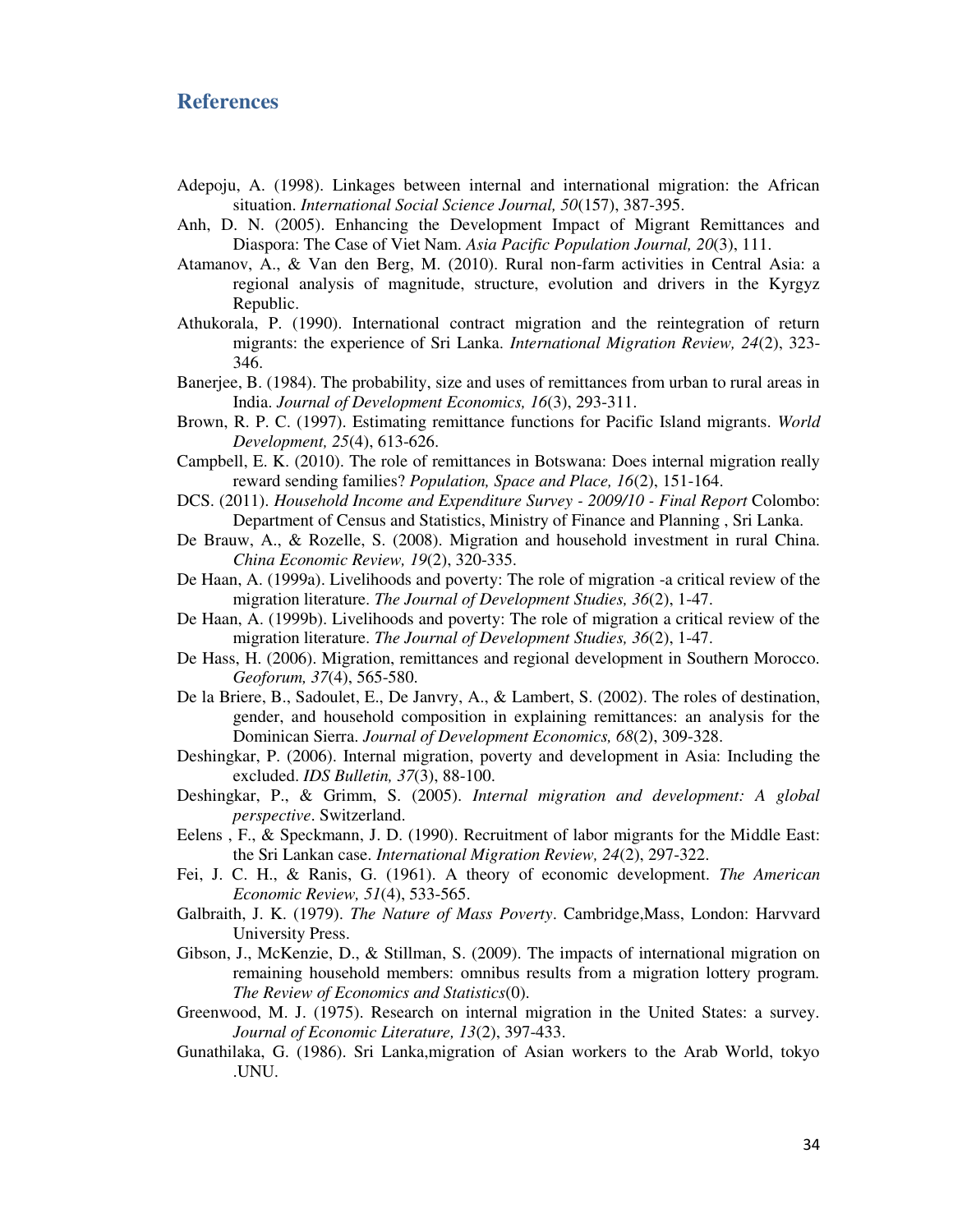- Ha, W., Yi, J., & Zhang, J. (2009). *Inequality and internal migration in China:evidence from village panel data*: UNDP.
- Kageyama, A. (2008). Extent of poverty alliviation by migrant remitances in Sri Lanka. *South Asia Reseach online version, 28*(89).
- Kelegama, S. (2007). *South Asia in the WTO*: Sage Publications Pvt. Ltd.
- Kuznets, S. (1971). *Economic growth of nations*: The Belknap Press of Harvard Univ. Press.
- Laczko, F. (2008). Migration and development: the forgotten migrants. In D. J. a. H. J. (Ed.), *Migration and development within and across borders: research and policy perspectives on internal and international migration* (pp. 9). New York: International Organization for Migration (IOM) and Social Science Research Council (SSRC).
- Lee, E. S. (1966). A theory of migration. *Demography, 3*(1), 47-57.
- Lewis, A. W. (1954). *Economic development with unlimited supplies of labour*: Bobbs-Merrill Company, College Division.
- Li, h., & Zahniser, S. (2002). The determinants of temporary rural to urban migration in China *Urban Studies, 39*(12), 2219-2235.
- Lucas, R. E. B., & Stark, O. (1985). Motivations to remit: Evidence from Botswana. *The Journal of Political Economy*, 901-918.
- McDowell, C., & Haan, A. (1997). Migration and sustainable livelihoods: A critical review of the literature. *Working Paper-Institute of Development Studies, University of Sussex (United Kingdom)*.
- McKenzie, D., & Rapoport, H. (2007). Network effects and the dynamics of migration and inequality: theory and evidence from Mexico. *Journal of Development Economics, 84*(1), 1-24.
- Mendola, M. (2008). Migration and technological change in rural households: Complements or substitutes? *Journal of Development Economics, 85*(1-2), 150-175.
- Mincer, J. (1958). Investment in human capital and personal income distribution. *The Journal of Political Economy, 66*(4), 281-302.
- Murrugarra, E., Larrison, J., & Sasin, M. (2010). *Migration and Poverty: Towards Better Opportunities for the Poor*: World Bank Publications.
- Oberai, A. S., & Singh, H. K. (1980). Migration, remittances and rural development: Findings of a case study in the Indian Punjab. *Int'l Lab. Rev., 119*, 229.
- Ratha, D., Mohapatra, S., & Scheja, E. (2011). Impact of Migration on Economic and Social Development. *Word bank*.
- Shaw, J. (2010). From Kuwait to Korea: the diversification of Sri Lankan labour migration. *Journal of the Asia Pacific Economy, 15*(1), 59-70.
- Sjaastad, L. A. (1962). The costs and returns of human migration. *Journal of Political Economy, 70*(5), 80-93.
- Skeldon, R. (1997). Rural-to-urban migration and its implications for poverty alleviation. *Asia-Pacific population journal/United Nations, 12*(1), 3.
- Skeldon, R. (2002). Migration and poverty. *Asia Pacific Population Journal, 17*(4), 67-82.
- Stark, O. (1991). *The migration of labour* Blackwell,Cambridge & Oxford.
- Stark, O., & Levhari, D. (1982). On migration and risk in LDCs. *Economic Development and Cultural Change, 31*(1), 191-196.
- Stark, O., Taylor, J. E., & Yitzhaki, S. (1986). Remittances and inequality. *The Economic Journal, 96*(383), 722-740.
- Tabunga, A. D. (2007). International remittances and household expenditures: The Philippines case. *Philippine Institute for Development Studies Discussion Paper, 18*.
- Tan, P. L. (2011). *The economic impacts of migrant maids in Malaysia.* University of Waikato, Hamilton.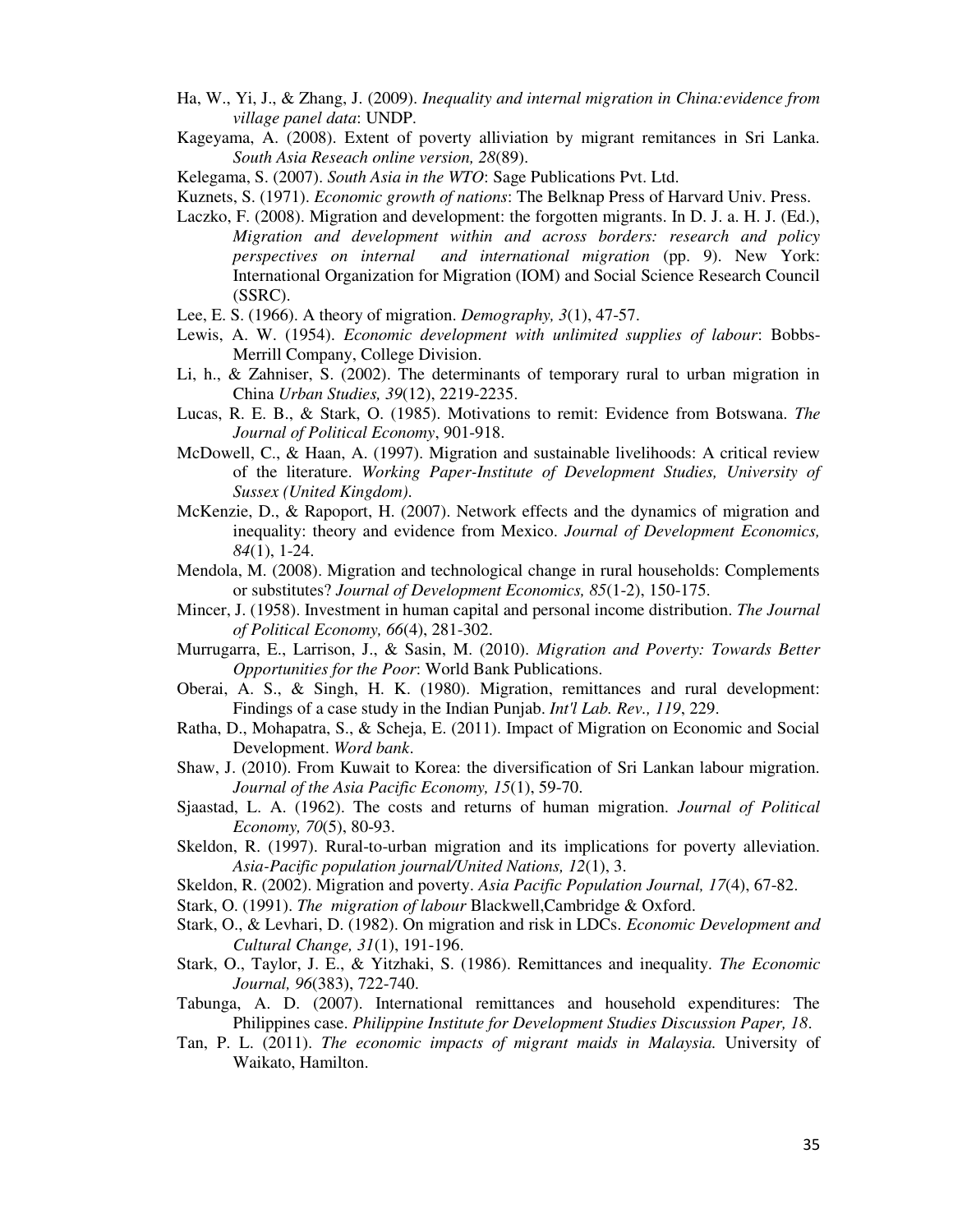- Tan, P. L., & Gibson, J. (2010). The impacts of temporary emigration of lower-skilled females on sending households in Indonesia, *Sixth Australasian Development Economics Conference*
- Taylor, E. J. (1995). Micro economy-wide models for migration and policy analysis: an application to Mexico. Paris: OECD.
- Taylor, E. J. (1999). The new economics of labour migration and the role of remittances in the migration process. *International Migration, 37*(1), 63-88.
- Taylor, J. E., Adams, R., Mora, J., & López-Feldman, A. (2008). Remittances, Inequality and Poverty: Evidence from Rural Mexico. In *Migration and development within and across borders: research and policy perspectives on internal and international migration* (pp. 101). New York: IOM &SSRC.
- Taylor, J. E., & Filipski, M. (2011). The impact of migration policies on rural household welfare in Mexico and Nicaragua. *OECD Development Centre Working Papers*.
- Taylor, J. E., & Martin, P. L. (2001). Human capital: migration and rural population change. *Handbook of agricultural economics, 1*, 457-511.
- Tobin, J. (1958). Estimation of relationships for limited dependent variables. *Econometrica, 26*(1), 24-36.
- Todaro, M. (1980). Internal migration in developing countries: A survey. In e. Richard A. Easterlin (Ed.), *Population and Economic Change in Developing Countries*: University of Chicago Press.
- Ukwatta, S. (2005). Internal migration of women and development in Sri Lanka. *Migration Development and Poverty Reduction Asia*.
- Ukwatta, S. (2010). *Economic and social impacts of the migration of Sri Lankan transnational domestic workers on families and children left behind.* The University of Adelaide, Adelaide.
- Zhang, M. (2010). The impact of rural-urban migration: Case study on the Loess Plateau of Central China. *China Information, 24*(2), 169.
- Zhu, N., & Luo, X. (2010). The impact of migration on rural poverty and inequality: a case study in China. *Agricultural Economics, 41*(2), 191-204.
- Zohry, A. (2002). *"Rural to urban labour migration; A study of upper Egyptian laborers in Cairo.* University of Sussex.
- Zohry, A. (2009). *The migratory patterns of Egyptians in Italy and France*. San Domenico di Fiesole,Italy: European University Institute, Florence Robert Schuman centre for advanced studies.
- Zosa, V., & Orbeta Jr, A. (2009). The social and economic impact of Philippine international labor migration and remittances. *Discussion Papers*.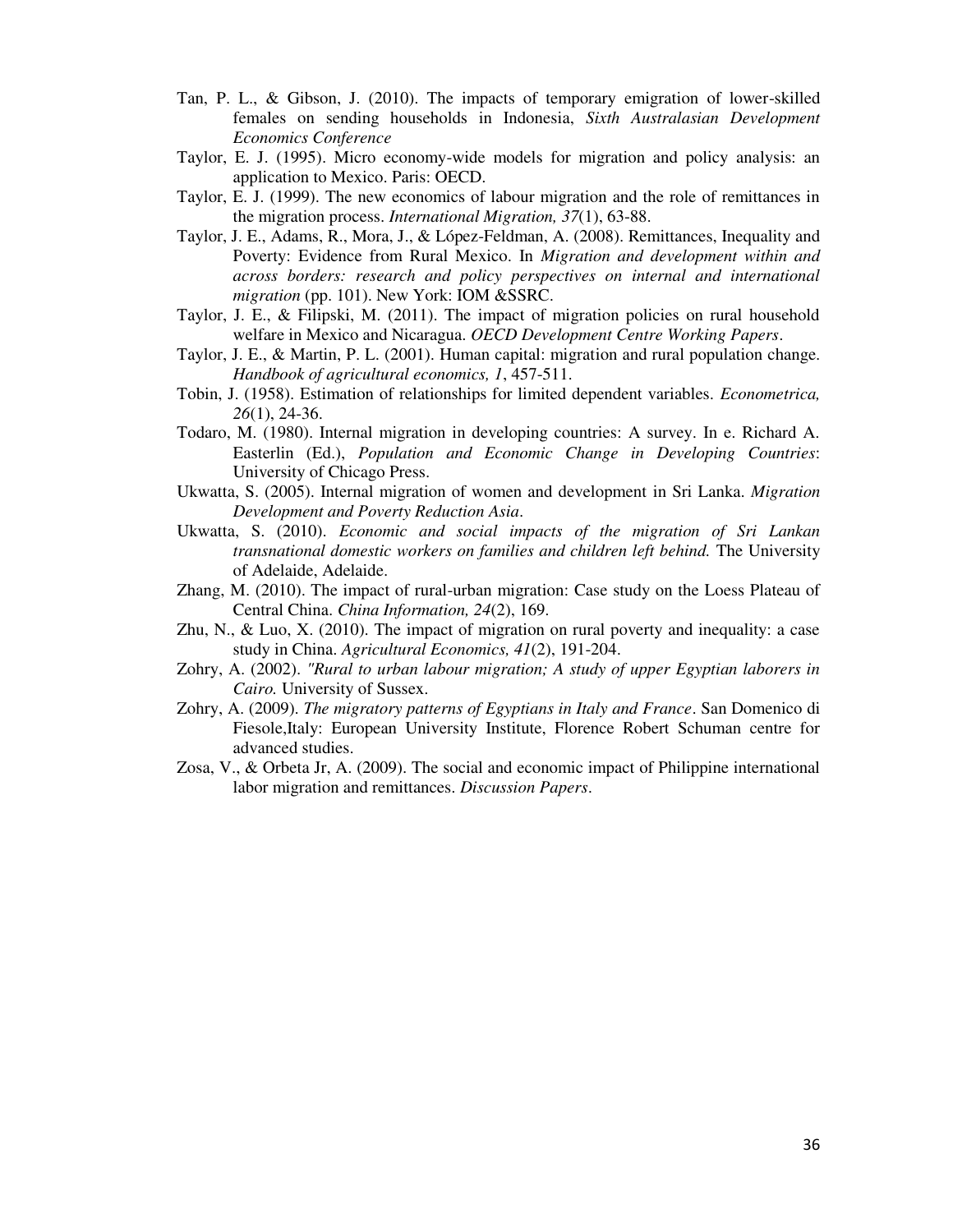<span id="page-37-0"></span>

|  |  |  | Table 6: Migrant workers individual and family characteristics |
|--|--|--|----------------------------------------------------------------|
|  |  |  |                                                                |

| Variable                                | Percentage/mean | n   |
|-----------------------------------------|-----------------|-----|
| <b>Individual Characteristics</b>       |                 |     |
| Age                                     | 25.7            | 377 |
| Migrants below age 30years              | 84%             | 315 |
| Marital status                          |                 |     |
| Never Married                           | 71.9%           | 271 |
| Married                                 | 26.5%           | 100 |
| Separate/divorced/widowed               | 1.6%            | 06  |
| Relationship with head of the household |                 |     |
| Head                                    | 9.3%            | 35  |
| Spouse                                  | 18.8%           | 71  |
| Children                                | 71.9%           | 271 |
| <b>Education</b> level                  |                 |     |
| Primary                                 | 7.1%            | 27  |
| $O/L^*$                                 | 48.8%           | 184 |
| $A/L**$                                 | 29.2%           | 110 |
| $A/L+$                                  | 14.6%           | 55  |
| No schooling                            | 0.3%            | 01  |
| Gender                                  |                 |     |
| Male                                    | 24.1%           | 91  |
| Female                                  | 75.9%           | 286 |
| <b>Work History</b>                     |                 |     |
| Job before migration                    |                 |     |
| No Job                                  | 62.1%           | 234 |
| Government/semi government              | 0.8%            | 3   |
| Private sector                          | 8.8%            | 33  |
| Farming                                 | 19.6%           | 74  |
| Non-farm                                | 3.7%            | 14  |
| Other jobs                              | 5%              | 19  |
|                                         |                 |     |

Experience